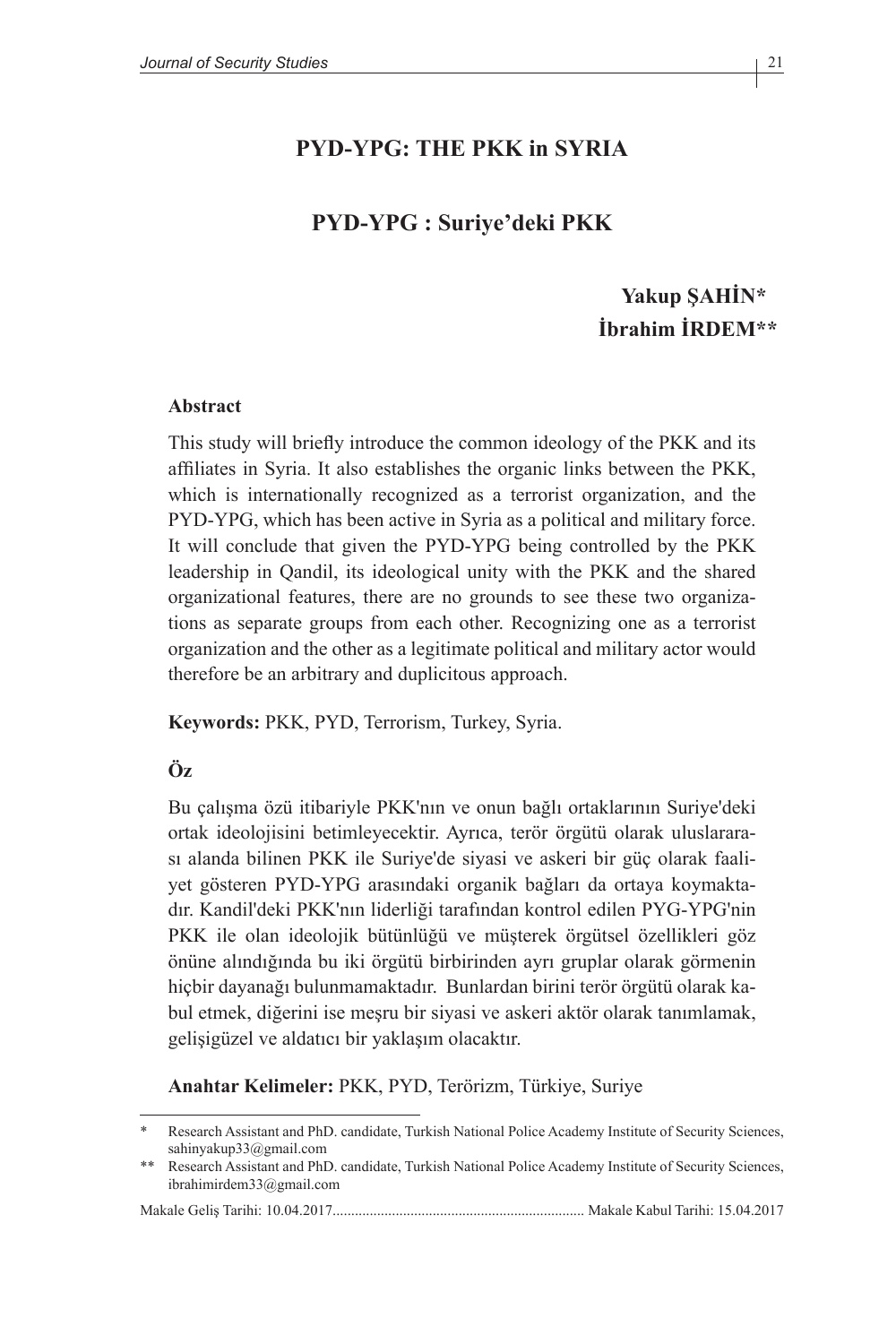#### **Introduction**

PKK terrorist organization has been founded by adopting the model of party/front/army which is the typical organizational form of Marxist / Leninist organization. The PYD /YPG, which were established in accordance with Öcalan's directive at the eight congress of the PKK, use the same terrorism methods and administrative staff. Although PYD and YPG have acquired different names from that of PKK, they both work in cooperation with the latter to boost separatism and terrorism. The PYD and its military wing YPG, which are constantly supported by many western countries, mainly by the USA, are being tried to be seen as a separate organizations from the PKK; however, their organic link with PKK has always been obvious since its foundation. PYD and YPG are affiliates of the PKK enabling all its terrorist activities in northern Syria. The PKK, trying to create an autonomous structure in the north of Syria, operates under the name of 'Democratic Unity Party' (PYD) in the region in order to conceal its identity behind closed doors and cover up all the activities plotted beforehand.

Having started its activities in the 1980s, the PKK introduced its Syrian wing 'PYD' to the public as an independent structure by appointing Salih Muslim and Asya Abdullah as co-chairman. By means of this, PYD, which plans to establish an autonomous structure in Syria, has begun to identify itself with the armed structuring of YPG established by PKK's military wing.

Having secretly agreed with Assad Regime and established cantons in the northern part of Syria the PYD has developed some contacts with the US and some European countries because of the conflicts with the DAESH. Although Turkey has repeatedly stated that the PYD is the PKK-oriented organization in Syria, the USA and the western countries have continued to support the PYD terrorist organization in their fight against DAESH, and identified the PYD as a new organization having no organic ties with the PKK.

This study will focus on PKK terrorist organization's ideology and aims to shed light on how the organization has developed into a branch of the PKK throughout its transformation process. In addition, the PKK's main approaches, transformations and eventually its new phase displayed through KCK will be investigated in detail. Although PKK argues that it has transformed its main targets and ideology; in fact, there are no clear-cut signs that indicate what they have so far claimed absolutely true. The other arguments this study will foreground are that PYD and YPG are PKK's subu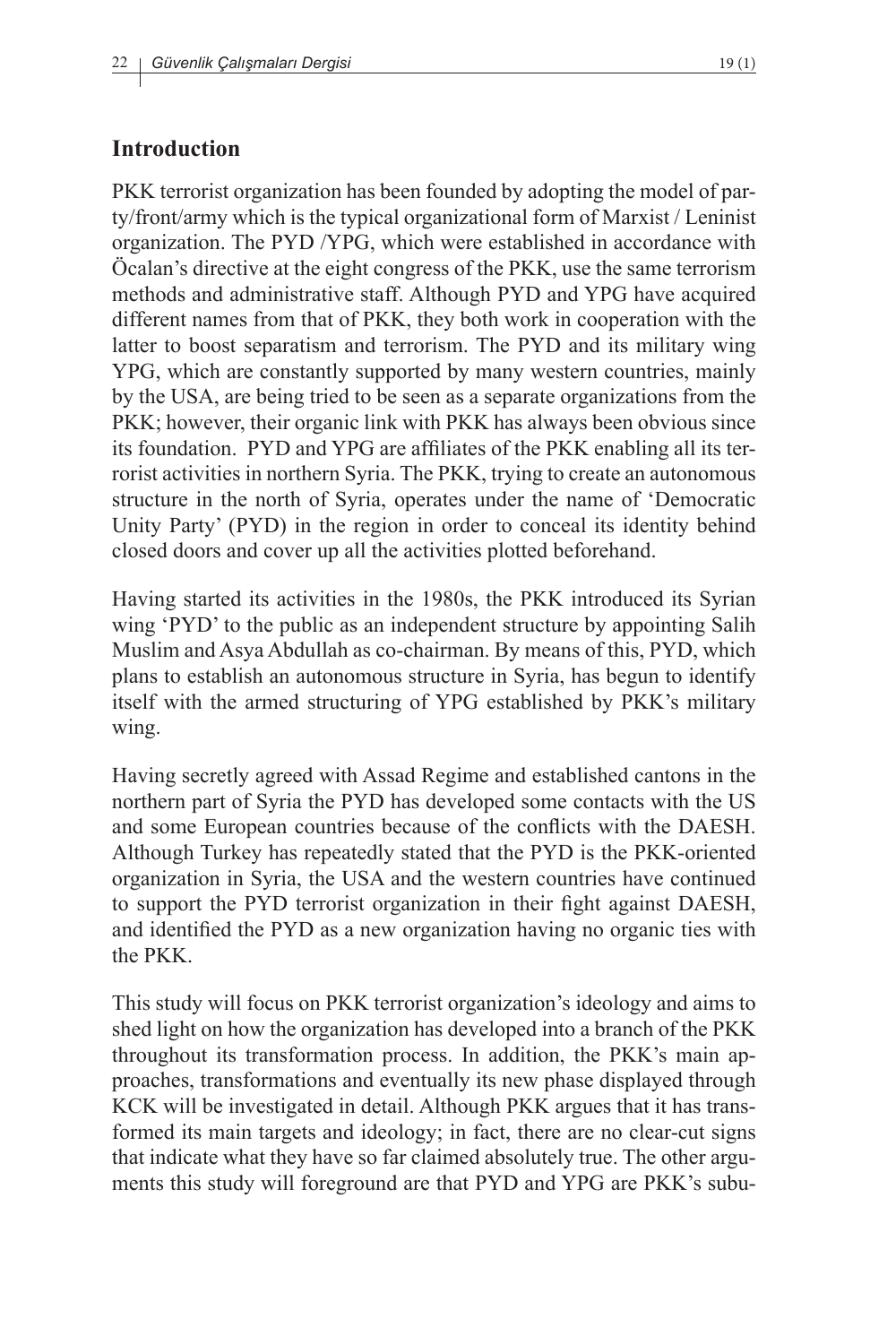nits located in Syria. This study will also aim to reveal the fact that there is a direct and organic relationship between PKK and its affiliates PYD and YPG, and that PYD and YPG are military groups based in their locations to perform all the terrorist activities in accordance with the PKK's orders.

# **1. The PKK: History, Ideology and Its Transformation**

The PKK (Kurdistan Workers' Party) is a terrorist organization, founded in the 1970s under the leadership of Abdullah Öcalan. According to some sources, it was established in 1973 following a meeting held at the Dam situated in Çubuk, a town so close to the capital, Ankara. Another claim is that the PKK was formed in 1975 in the aftermath of a meeting held in Dikmen, Ankara, and established in the Fis village of Lice, Diyarbakır in 1978.1 Since its establishment, the PKK has been an organization designed with full authority to develop and establish an independent Kurdish state within the provinces in the east and southeast of Turkey and some regions in Iraq, Iran and Syria. It has been killing, injuring, threatening, robbing, bombing and massacring people to reach its ultimate goal. It has been declared as a terror organization by national courts and Supreme Court of Appeals of Turkey as well as European Court of Human Rights.

The PKK has conducted its activities under a variety of names. Established in 1978 under the name of PKK, this outlawed terror organization named itself KADEK (Kurdistan Freedom and Democracy Congress) in 2002, KONGRA-GEL (Kurdistan People's Congress) in 2003, KKK (Kurdistan Democratic Confederalism) in 2005 and KCK (Kurdistan Communities Union) in 2007. After adopting the name KCK, the organization tried to achieve its target for establishing so-called "United Democratic Kurdistan State" through "democratic autonomy" and "democratic confederalism". The democratic autonomy project was first outlined by Abdullah Öcalan, the leader of the terrorist organization, and they were ordered to restructure the organization. It was then discussed by the Democratic Community Congress (DTK) in 2010, where the congress decided to establish organizations in some areas in the east and southeast of Turkey for social, political and security reasons (http://www.haberler.com/ocalan-in-demokratik-ozerklik-projesi-7603622-haberi/).

Acting as a part of the PKK terrorist organization, the KCK (superior organization) has declared its strategies and targets on their agenda. In line with the decisions reached in the aftermath of the PKK's seventh and eighth congresses held in 2000 and 2002 respectively the KCK was given

<sup>1</sup> For Details: İmset, İsmet, *PKK, Ayrılıkçı Şiddetin 20 Yılı,* Turkish Daily News Yayınları, Ankara, 1993.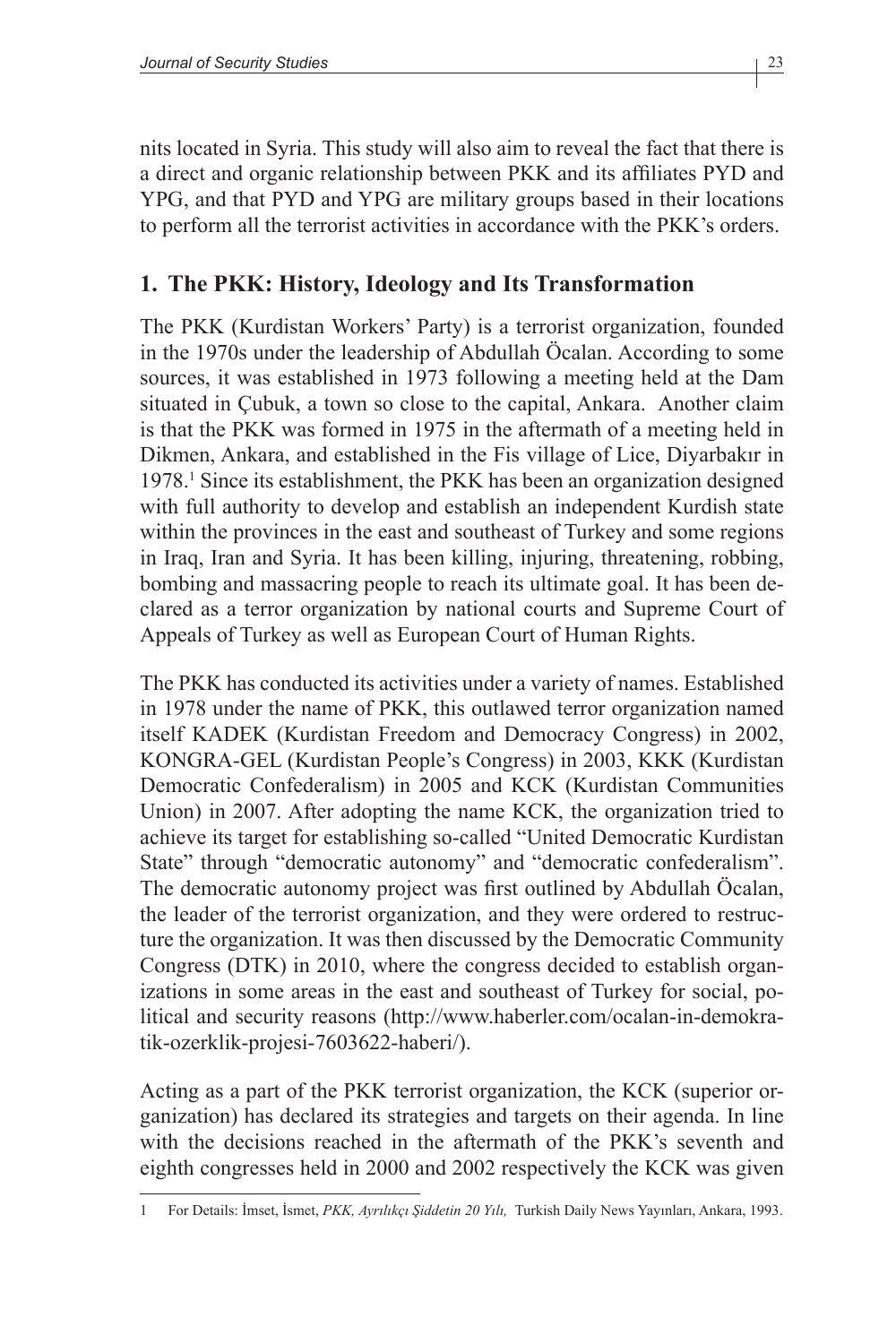the full authority to perform its activities through its "four branches" located in Turkey, Iraq, Iran and Syria. The seventh congress was expected to be held in 2002, but due to the capture of Öcalan it was held in 2000. In this congress, the PKK and KCK changed the strategy to prevent the disintegration of the organization after Öcalan's capture and to get the ideology of the organization disseminated widely. The PKK and KCK wanted to develop their activities by following a new strategy well known as "civil disobedience" in Turkey, Iran, Iraq, and Syria.

The KCK has armed forces, and consists of the highest decision making body organ 'People's Assembly' established as PÇDK (Kurdistan Democratic Solution Party) in Iraq in 2002, PJAK (Kurdistan Free Living Party) in Iran, KCK in Turkey and PYD (Democratic Union Party) in Syria in 2003 in order to establish confederacy within the borders of the above mentioned states.

## **2. Ideology of the PKK/KCK**

The PKK's ideology has undergone some transformation over the bygone years. As its name (Kurdistan Workers Party) implies, their working principles were firmly based on Marxist-Leninist ideology: it was Marxist because of the emphasis on class-based revolution, and it was Leninist because of the vanguard role it assumed. In addition to leftist ideas, Kurdish nationalism has always been strong in the PKK's ideology from the very beginning. Its goal was liberating the Kurds in Turkey and establishing an independent state under these principles. The establishment of an "independent united Kurdistan" within the geographical boundaries of Iraq, Syria, Iran and Turkey was the PKK's was its ultimate goal. The founding leaders believed that the road to reach this goal was through violence and revolution. The organization declared the following as its initial targets: "exploiting forces, feudal landlords, medieval traditions, and fascist-chauvinist movements," (İmset, 1993). The organization thus started using violence on Kurdish targets first. In 1984, it launched a large-scale insurgency campaign against the Turkish Republic through terrorist attacks and guerrilla warfare. Afterwards, Kurdish nationalism became more salient in the PKK's ideology, while it also endorsed a Stalinist leadership cult developed around the figure of Öcalan. In order to popularize its movement, the PKK also gradually adopted a more accommodating posture regarding religion (Leezenberg 2016: 673).

Despite such gradual changes in its ideological character, the PKK claims to have transformed its ideology, target, and governing system first in 1995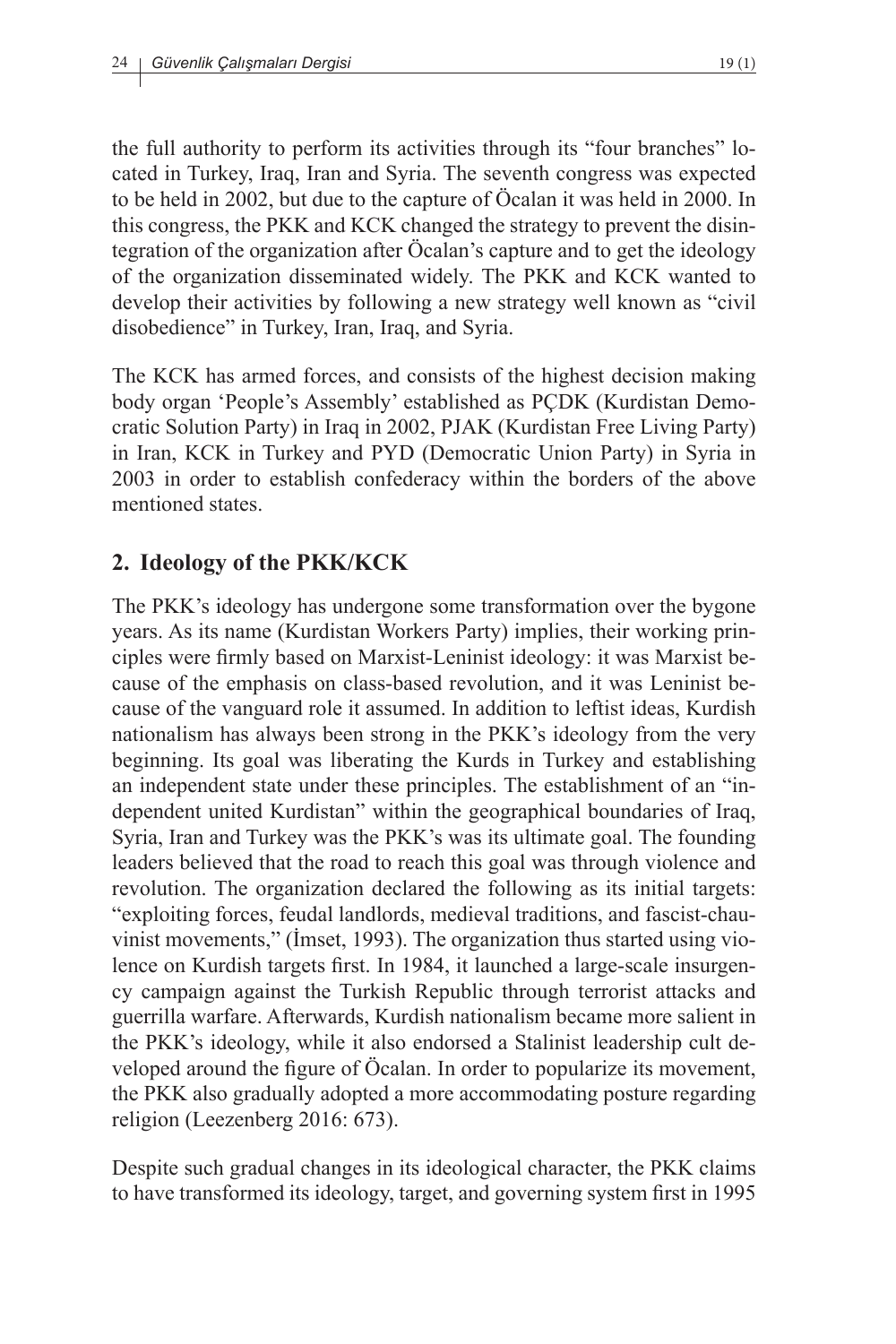and then after Öcalan's arrest in 1999, shifting its focus from separatism and forming an independent state to fighting for cultural rights and democratic governance. These claims are disputable and will be discussed below with due effort.

Up until the late 1990s, the PKK tried to prove itself by means of decisive violence. During the early 1990s it reached its peak in its fighting capacity and support from the public. In these years to come, however, it started to modify its methods of fighting and convey a milder image. The PKK's strength decreased dramatically after 1995. Following the capture of Öcalan in 1999, one can notice a sudden change in its declared objectives and methods of fighting. The main crash can be said to have begun with the proclamation of "Democratic Republic" and "Democratic Con-federalism and Ecological Model in Public" from the early 2000s onwards. Therefore, it is possible to conclude that the PKK has occasionally shifted its ideological position and claims depending on the realities of the time. In other words, instead of undergoing a gradual and continuous ideological evolvement, the PKK rather seems to have developed and acquired a pragmatic attitude.

In his defense, Öcalan declared that war was no longer of use and that he had given up the idea of independence. He also underlined the impossibility of federation.<sup>2</sup> The model he suggested was a "democratic republic", in which both the Turks and Kurds would live together as people endowed with equal rights. This idea was likely to be inspired by Leslie Lipson in her book entitled The Democratic Civilization.<sup>3</sup> According to Öcalan, a democratic republic based on the principles of freedom, democracy, and integration would serve as an alternative model to an independent Kurdish state. In this republic, the "Kurdish identity" was to be recognized by changing the concept of Unitarian state ideology from "one whole Turkish nation" to "the people of Turkey" referring to the whole 'people' composed of all the ethnic identities. This would also make it legally possible on their part to get education in their mother tongue (Öcalan, 2015; Karayılan, 2014: 461; Şimşek, 2006: 25-26). <sup>4</sup>

<sup>2</sup> It was published as Sümer Rahip Devletinden Halk Cumhuriyetine Doğru, Mem Yayınları, İstanbul, 2011

<sup>3</sup> For Details: Leslie Lipson, Demokratik Uygarlık, çev. Haldun Gülalp ve Türker Alkan, Türkiye İş Bankası Yayınları, İstanbul, 1984

<sup>4</sup> Öcalan composed his democratic republican thesis from seven sections which started with the negotiations of the lawyer in 1999 and lasted in 2004. First four sections of his thesis is comprise of Social reality and individual, Democratic ecological society, Chaos and possible solutions in middle-east civilization and The Kurdish case in the Middle East and the Kurdish issues. PKK terrorist organization is examined in five points with Ocalan's "self-interest" act; The concept of party, the understanding of power, the necessity of establishing a democratic program aimed at the cause, the quality of party staff and nation perception and in the new strategy it is drawn in parallel with five digits.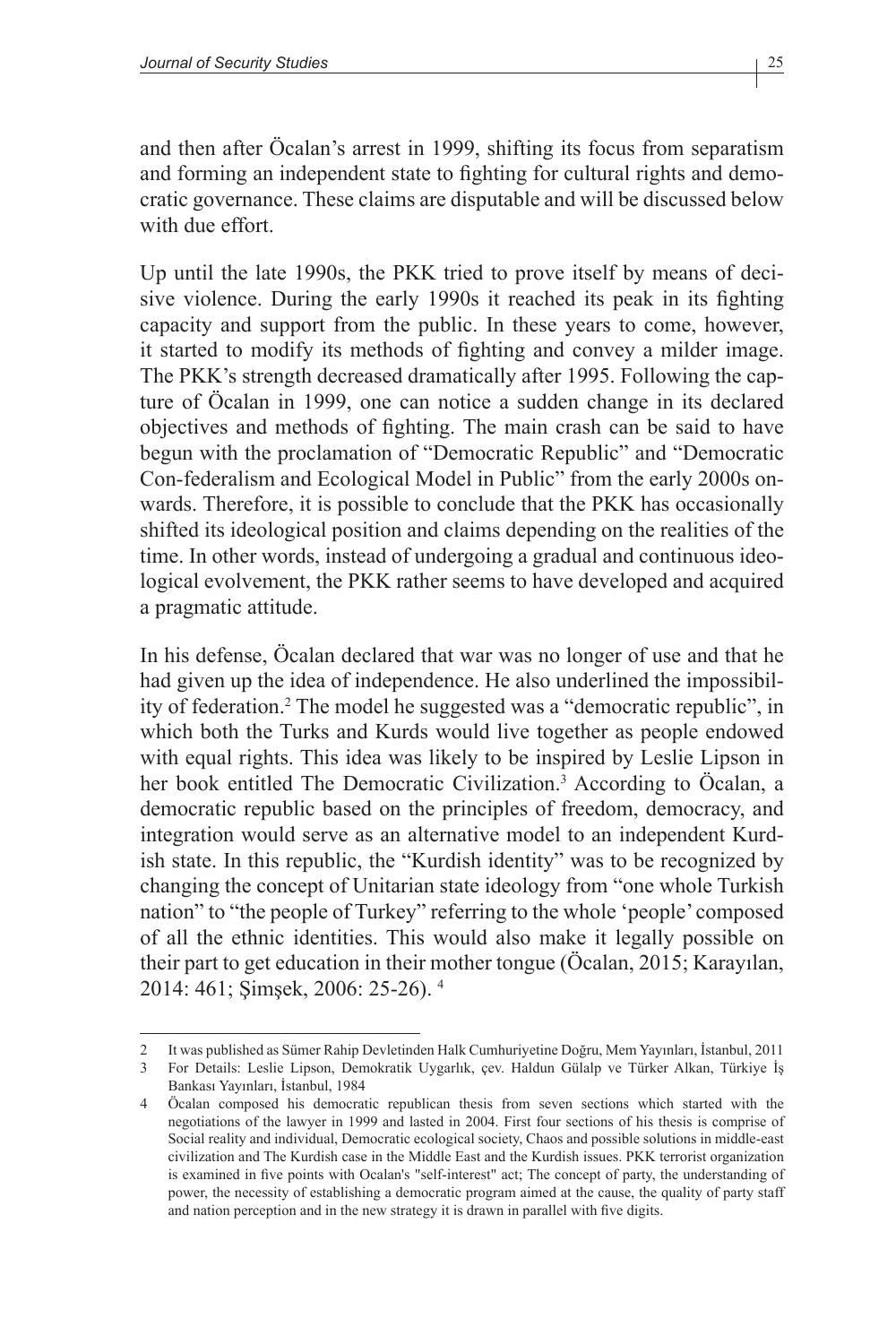Öcalan developed his "democratic republic" thesis between the years 1999 and 2004. The first four sections of his thesis consists of social reality and individual, democratic-ecological society, chaos and possible solutions in the Middle East and the Kurdish issue. The PKK is examined by means of five points employed in Öcalan's "self-interest" act: The concept of party, the understanding of power, the necessity of establishing a democratic program aimed at the cause, the quality of party staff and nation perception as formalized by five digits in the new strategy.

Allegedly abandoning the claim for independence, Öcalan based his approach to the resolution of the Kurdish issue on "Kurdistan Democratic Confederation", which has a democratic-ecological perspective and a democratic-free union of the Kurds without proposing any change concerning the existing borders (Bila, 2016: 126-134). Here it is worth discussing the concepts of "democratic republic", "democratic autonomy", and "democratic confederation". Öcalan brought up the thesis of "democratic confederation" in 2004 in his publication Defending a Civilization. His ideas were inspired by the social anarchist views of Murray Bookchin, an American political thinker. Particularly Bookchin's books The Ecology of Freedom and The Rise of Urbanization and the Decline of Citizenship were influential on Öcalan.

Rejecting hierarchical structures of power and domination, Bookchin defends the replacement of the state with horizontal forms of governance, namely a loosely-connected federation of self-governing local communities. Referring to Bookchin, Öcalan claims to have designated a new ideology based on "ecological-communal-confederation" as opposed to hierarchy and domination. Declaring the PKK's earlier efforts to establish a nation-state through the use of violence (i.e., terrorism) as a mistake, he focused on the democratization of the Middle Eastern people in general and the Kurds in particular. He endorsed the view that a collective transformation program that is not centered on power and war could bring a free, equal and democratic life for the people living in the region. His program brings together a wide range of social segments, from non-governmental organizations to environmentalist and feminist organizations with a common strategy. At the same time, it does not exclude the notion of "legitimate defense" (https://www.pkkonline.com/tr/). According to Fikret Bila (2016; 156-167), regarding Öcalan's strategic change Lipson and Bookchin put forward completely different views in that Lipson foregrounds the idea that Öcalan proposes an authoritarian state regime, an umbrella governing structure overarching all Kurdish people residing in four different coun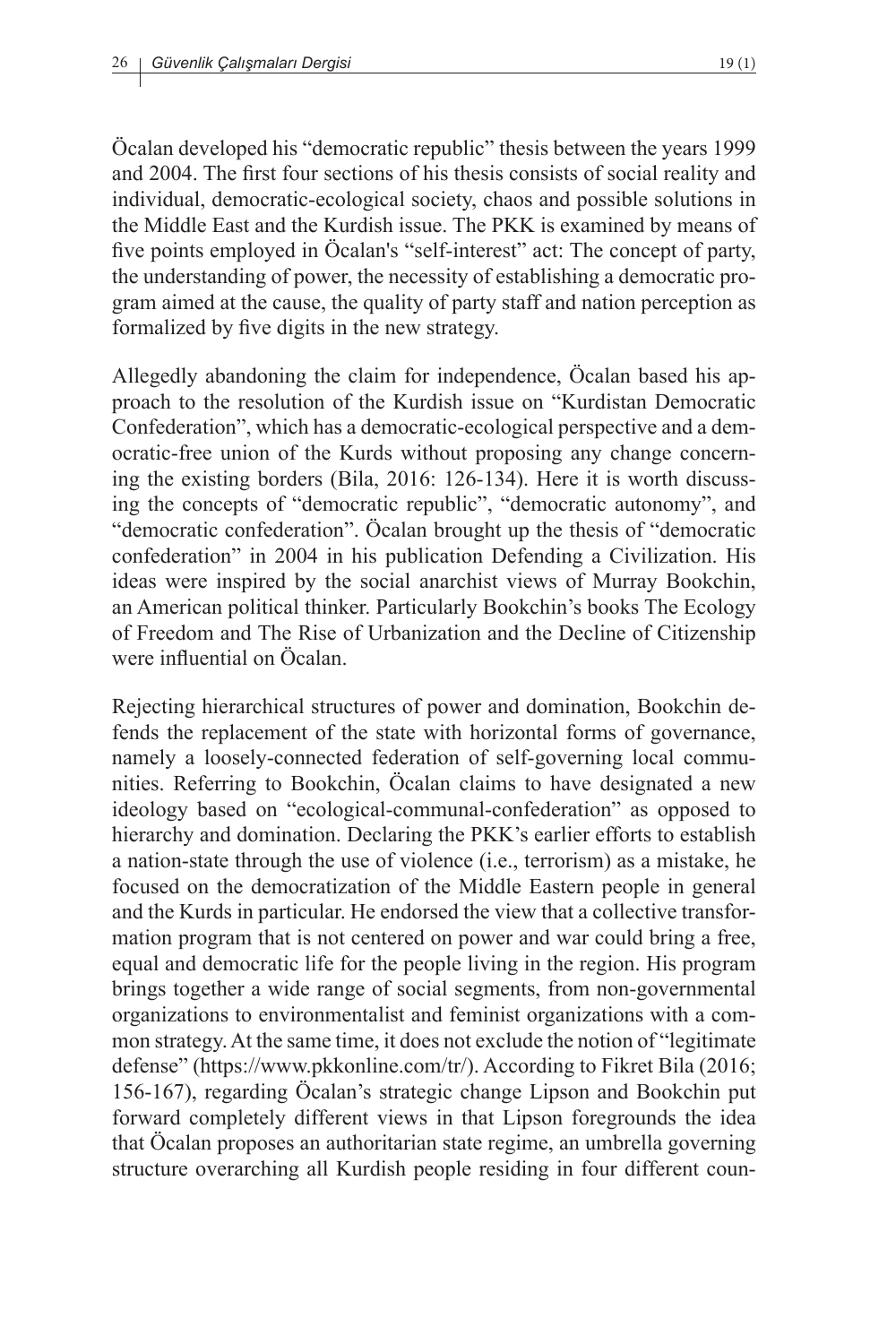tries, whereas Bookchin highlights the idea that the leader in fact aspires to communalist confederation as a more convenient governing system.

Murat Karayılan, the PKK's acting leader, defines democratic confederation in his publication The Autonomy of a War as the absence of federation or autonomy as independent democratic equality and united democratic community as opposed to nation-state governing system (Karayılan, 2014; Çandar, 2011; 199-201)

Some researchers have suggested that democratic autonomy is a confederal system with a bottom-up hierarchical structure and goes beyond the classical understanding of market and government (Özler, 2013:65-89). For others, a federation based on two nations suggests a decentralized structure of governance and politics with strong emphasis on individual and cultural rights. There are also some arguments that differ regarding local structures in democratic autonomy (Çiçek; 2015, 4). According to some scholars' claim, instead of division and breakup democratic autonomy is a remedy for unison. However, it must be pointed out here that "democratic self-defense" brought up with democratic autonomy also means a legitimized violence, which appears to be a problematic area.

Just as mentioned before by the PKK at the KONGRA-GEL's ninth meeting (also its establishment meeting) that Kurdish problem is apart from independence, separatism or discrimination but within the borders of countries experiencing it is declared that problems can be solved within framework of Kurdistan Democratic Confederation system based on free association principles in a democratic unity designed with a democratic-ecological society perspective. However, the establishment of the KCK and later developments in Syria has shown that the actions were not always in line with the proclaimed principles and objectives.

Since 2005, the PKK has formed a number of branches and ancillary organizations, each of which is responsible for different tasks assigned by the central committee. All these organizations have been working under the umbrella organization KCK since its establishment in 2007. The KCK has been organized as a confederation of four branches, each of which is active in a different country (KCK Assembly of Turkey, KCK-Rojava in Syria, KCK-Rojhilat in Iran and KCK Bashoor in Iraq). Unlike the PKK, which used to be active primarily in the countryside, the KCK has endeavored to be active in urban areas. Among the KCK's plans are to levy tax and grant citizenship status to its people (Bianet 2011).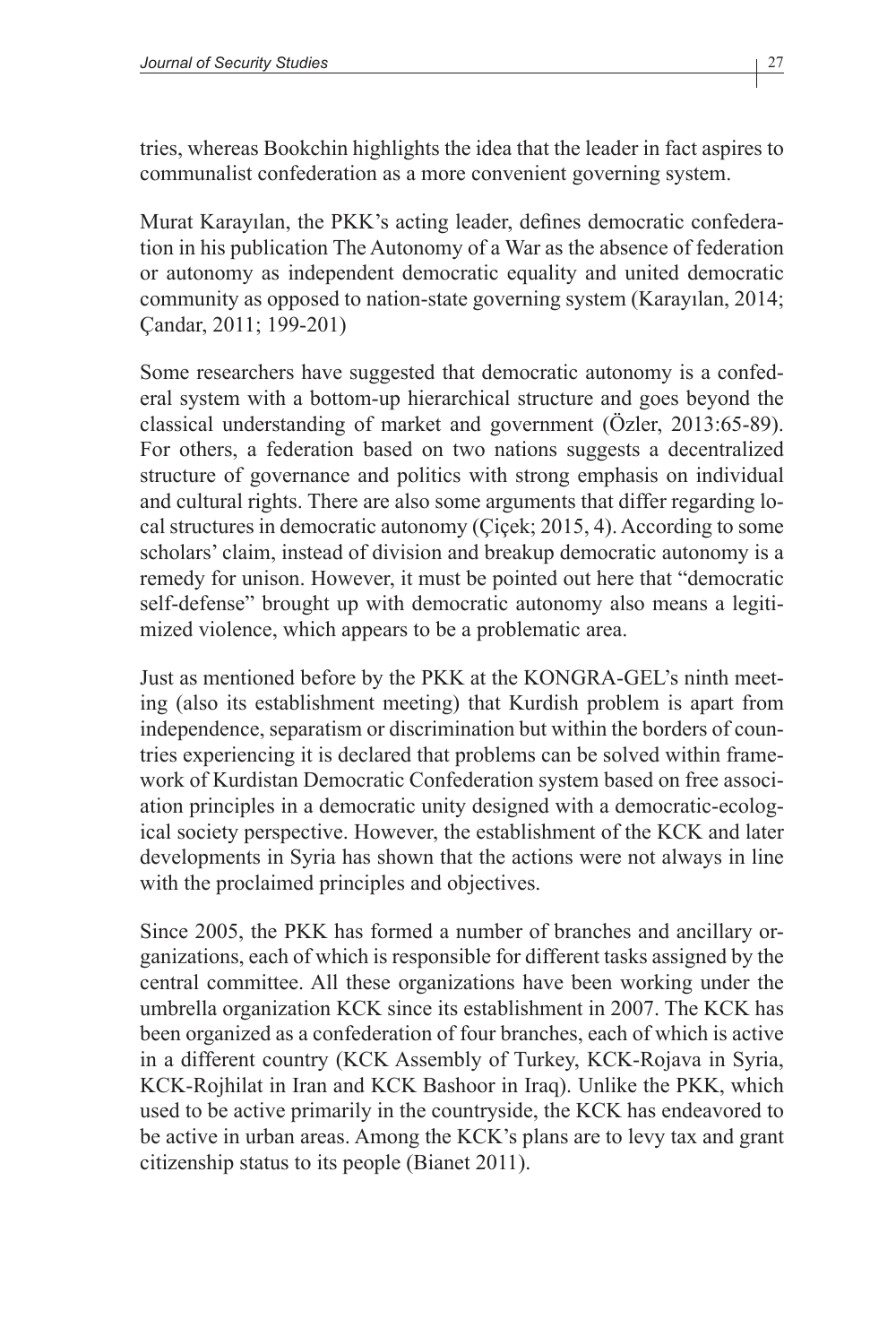The KCK has signed a contract, which serves as a quasi-constitution, covering 47 matters. In this text, legislative, executive and judicial powers are laid out just like those of a state (Sandıklı, 2012). Endorsing Öcalan's ideology of democratic confederalism (SDE, 2014), the KCK contract claims to have a liberalistic approach against ecological, gender and economic oppression. It aims to bring the whole Kurdish population under a single structure and system. The contract pertains to five main areas of life, i.e., ideology, politics, community, defense, and finance. Under democratic confederation and democratic modernity, concepts like democratic society, communal economy, communal life, ecological community, people's assembly, democratic autonomy, etc. are frequently emphasized.

In his preface to the KCK contract Öcalan sees the KCK as a new model that can achieve democracy in Syria, Iraq, Iran and Turkey. For him, the road to communal confederacy can be achieved through democratic autonomy. Accordingly, the Kurdish population living in these four countries will reunite under "Kurdish confederation". He even goes further to claim that this model can later transform itself into a democratic union in the Middle East, and even a structure that will replace the UN.

Once thoroughly examined, however, the recent shifts in the PKK/KCK's ideology do not really match with how it acts in practice. Despite voicing communal and confederative liberation, the KCK contract includes a number of concepts linked to the notion of nation state. These include flag, emblem, citizens, the powers of legislation, executive, and jurisdiction, ministers, and armed forces. This makes it clear that the KCK is in fact trying to form a new state structure. It can be said that the KCK is attempting to form a new nation state in line with the existing nation state model in the world. In addition, its legitimization of violence, embrace of a Pan-Kurdish approach, aim to merge the federations of Iran, Syria, Iraq and Turkey, and attachment to a "great" and "unique" leader, Öcalan, gives the KCK a strictly hierarchical and anti-democratic character (Oran, 2013: 748).

Leezenberg (2016: 677-679) rightly highlights the mismatch between the PKK's recent ideology and actions with two general observations. First, the PKK's control over all the ancillary organizations putatively working for Öcalan's democratic confederacy suggests that the Leninist notion of vanguard party is still present. Thus, the practice of horizontally-organized, bottom-up communalism is paradoxically orchestrated under the sway of a strongly centralized and hierarchical party. The KCK and all its affiliates strictly follow Öcalan's doctrine without questioning any aspect of it. Even the powerful figures in the leadership cadres of the PKK cannot go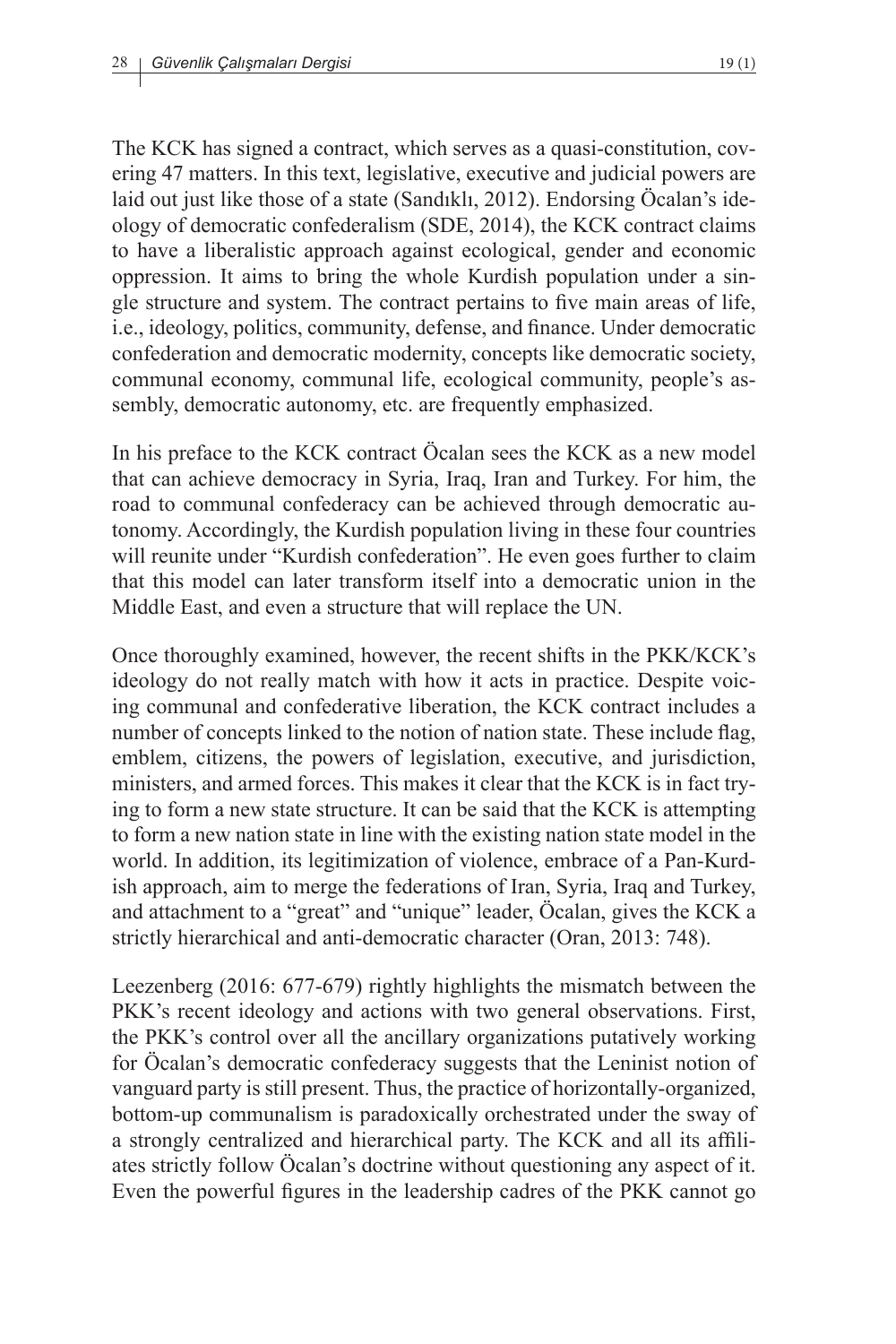beyond this ideology. Second, while Bookchin's ideology does not involve violence as a means of political change, Öcalan's conception of "legitimate self-defense" leaves room for the use of arms. The result is the use of hybrid warfare involving both peaceful (e.g., political parties, civil society organizations) and violent (e.g., terrorism, guerrilla warfare) means.

Having been established on the Marxist-Leninist ideology as well as Maoist and nationalist strategies, the PKK has undergone ideological changes depending on the conditions of the day. Despite the survival of its predominantly nationalistic ideology, the PKK's Marxist-Leninist outlook has been replaced by other socialist elements. This change is observable in their symbols (see appendices). Regardless of occasional ceasefires, the PKK has never given up violence, as its existence specifically depends on violence. This is why it has kept changing its ideology and methods of rule. On the one hand, it pronouncedly opposed the idea of feudal system; on the other hand, it did not refrain from cooperating asheerats (tribes). It has voiced ideas like democratic autonomy, and democratic republic at the same time as pursuing separatism. PKK has begun adopting the views, concepts; ideologies took the blame for being "revisionist" and therefore fought against before. It should be emphasized here that although there seems to be an evolution in the PKK's objectives and strategies, this was actually not an evolution but a re-adaptation depending on conjectures and detente/moderation. All of the thesis it has put forward clearly suggest an entirely independent structure of governance under its leadership.<sup>5</sup>

## **3. The PYD**

Despite formally operating as a political party, the PYD is in fact an element of the KCK-Rojava experience of the PKK/KCK terrorist organization. In early 1990s, the PKK had made its initial efforts for synchronous pro-Kurdish movements in neighboring countries. In 1991, it opened its first sister organization in the north of Iraq under the name PAK (Kurdistan Freedom Party) (Leezenberg 2016: 673). However, these efforts did not progress much until the early 2000s. After his capture, Öcalan recommended his sympathizers in Turkey and neighboring countries to establish political parties, unions, and front lines. Upon his recommendations, the first

<sup>5</sup> Some pro-PKK sources claim that this is only for a transitional period. For details, see Ali Kemal Özcan, Turkey's Kurds: A theoretical analysis of the PKK and Abdullah Öcalan, London, 2006, Routledge Advances in Middle East and Islamic Studies; Nihat Ali Özan, PKK ( Kürdistan İşçi Partisi) Tarihi,İdeolojisi ve Yöntemi, Ankara,1999, ASAM Yayınları; Ahmet Hamdi Akkaya ve JP jongerden, Yeni Bir Politika Arayışı, PKK'nin Demokratik Özerklik ve Demokratik Konferderalizm Projeleri, Gezi'nin Yeryüzü Kardeşliği, Direnen Arzu Coğrafyaları, Sinem Özler (ed.),2014,İstanbul, Otonom Politika; Hüseyin Yayman, Şark Meselesinden Demokratik Açılıma Türkiye'nin Kürt Sorunu Hafızası, Ankara, Şubat 2011, Ankara SETA Rapor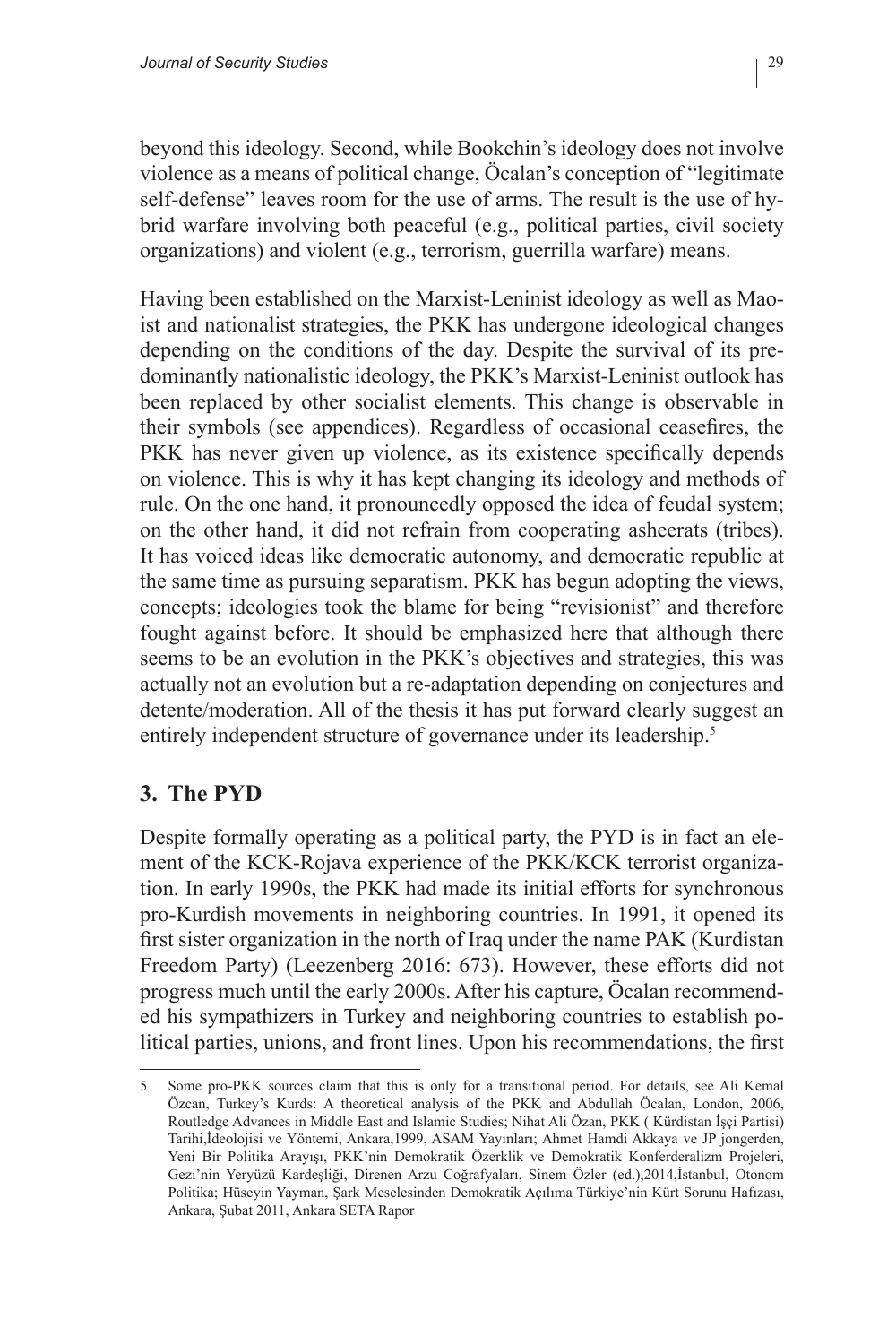congress of KADEK in April 2002 decided sub-organizations to be established in Turkey, Iraq, Iran and Syria. Accordingly, the PYD was founded on 17 October 2003 with the idea of uniting and liberating the Kurds in Syria (Milliyet 2016). The PYD has also claimed that it would be fighting for the resolution of Kurdish issue in line with "democratic civilization". It later got included in the KCK-Rojava through the quadripartite KCK contract (Bila, 2016).

Evidence showing the PYD's direct relationship with the PKK is abundant. Actually, examining the party's statute only is enough to notice this relationship regarding organization, ideology and objectives. References to the concept democratic confederation was directly borrowed from Öcalan's ideas. For instance, the objectives section of the statute includes statements such  $as<sup>6</sup>$ 

- The fight for democratic liberation "in all parts of Kurdistan" will be supported.
- Kurdistan should be united under democratic confederation.
- In order to structure democratic confederation in the Middle East, works should be actively undertaken for social ethics, democratic politics, ecology, and gender freedom.

The PYD's website openly mentions democratic autonomy, encourages the support for the fight for liberation in all parts of Kurdistan, and declares its resolve for uniting Kurdish people through democratic confederalism.

Under the umbrella of the KONGRA-GEL,<sup>7</sup> Abdullah Öcalan's Kurdistan community supports the Kurdish community in Rojava Kurdistan fighting for freedom. Members are over18 years of age adults who believe in socalled leader Öcalan's ideology of democratic civilization. Amongst the aims of the members, they must not only be devoted to Öcalan and fight for his freedom but also they must be fighting for democratic confederacy.

The contract of the KCK-Rojava is almost identical to that of the KCK. In the principles, Articles 2-4 declare Abdullah Öcalan as the "philosophical and theoretical founder" and the leader of the PYD, the KCK, and the KCK-Rojava, and bases the KCK-Rojava's ideology on Öcalan's ideas

<sup>6</sup> For details: http://www.pydrojava.net/ku/index.php?option:com\_ content&view:section&layout=blog&id=24&Itemid=73

<sup>7</sup> PKK terrorist organisation has used various namessuch as PKK, PKK KADEK, KONGRA-GEL, KCK. As this study will not focus on this in particular, neither the names mentioned above nor the periods they used each name separately will be extensively discussed. KCK is the upper organisation of PKK. KCK/ Rajova is the Syria branch of quadripartite KCK model.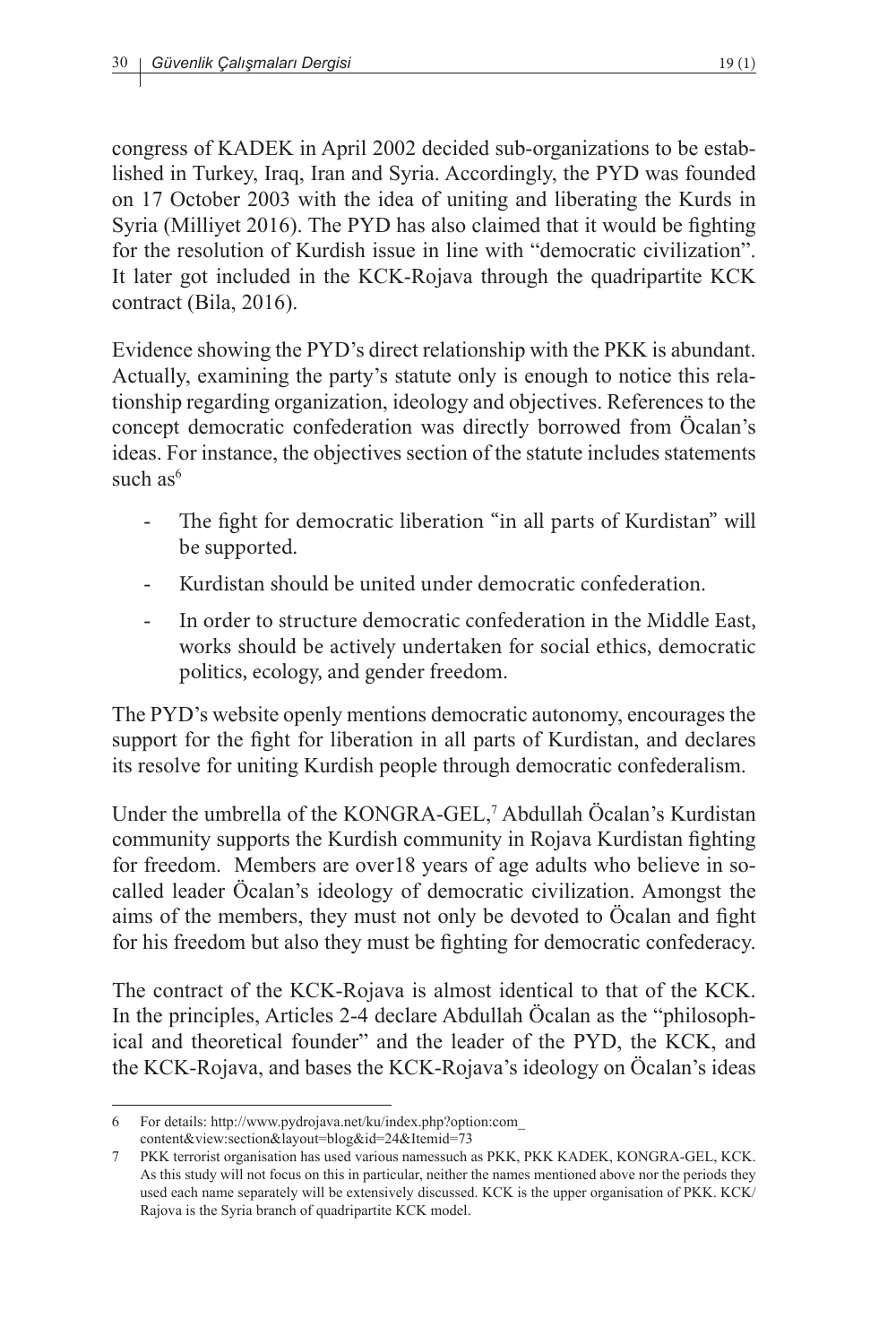of ecological and gender-based liberation and democratic communalism. Article 23 makes it clear that the KCK-Rojava is an organization in west Kurdistan that which is the extension of KKK Kurdistan organizations union of west Kurdistan Kurdish community congress. The idea of quadripartite is also the same as in the PKK/KCK contract.

In the verdicts of Ağrı high court prosecutor dated 19.11.2012 (file no: 2012/3873) and Ağrı 1. Magistrate's court dated 19.11.2012 (file no: 2012/115), it clearly lays out the organic connection between the PKK and the PYD. Especially in the statements and confessions of the terrorists arrested, this interconnection is clearly seen. So far a number of captured PKK terrorists have confessed that PKK/KCK terrorists were carrying out organizational activities together with the members of the PYD and the KCK-Rojava, that representatives of all these bodies attended joint congresses, meetings, conferences, assemblies and other activities especially in Qandil, that the PYD was connected to the KONGRA-GEL, that the PYD's ideology and aims reflected those of the KCK, and that Salih Muslim, the chairman of the PYD, was under direct influence of the KCK. <sup>8</sup>

There is also evidence that the PYD submits reports to top executive rulers of PKK/KCK with regard to their activities, and that the PKK/KCK is guiding the PKK regarding the steps to be taken in the political arena.<sup>9</sup>

The PKK/KCK and the PYD are very similar in terms of their statutes, ideology, objectives/strategies, as well as their organizational structures. The common objective of establishing a democratic confederal structure under the frame of democratic, ecological and sexually liberal community paradigm is found in the statutes of both the PKK/KCK and the PYD. The statutes of both organizations have. The only difference in this regard is that while it is the main objective to achieve democratic autonomy and confederacy in so-called Kurdistan pieces PKK- KCK bylaw, PYD's objective to achieve democratic autonomy in Syria takes part in the bylaw as a part of the organizations activities and efforts to set objectives, strategies and structural organizations under its political organization.

Accepting Abdullah Öcalan as their founder and leader, both organizations have 40% quota for women participation. Looking at the general organization form of PKK/KCK and PYD, there is a 'Party Congress' in the PKK's statute, a 'Party Congress' in that of the PYD and 'KONGRA-GEL' in that of the KCK. Considering the general organizational form as an executive

<sup>8</sup> Noted within the scope of the interview made with the Counter-Terrorism Expert A.Ç

Noted within the scope of the interview made with the Counter-Terrorism Expert A.C.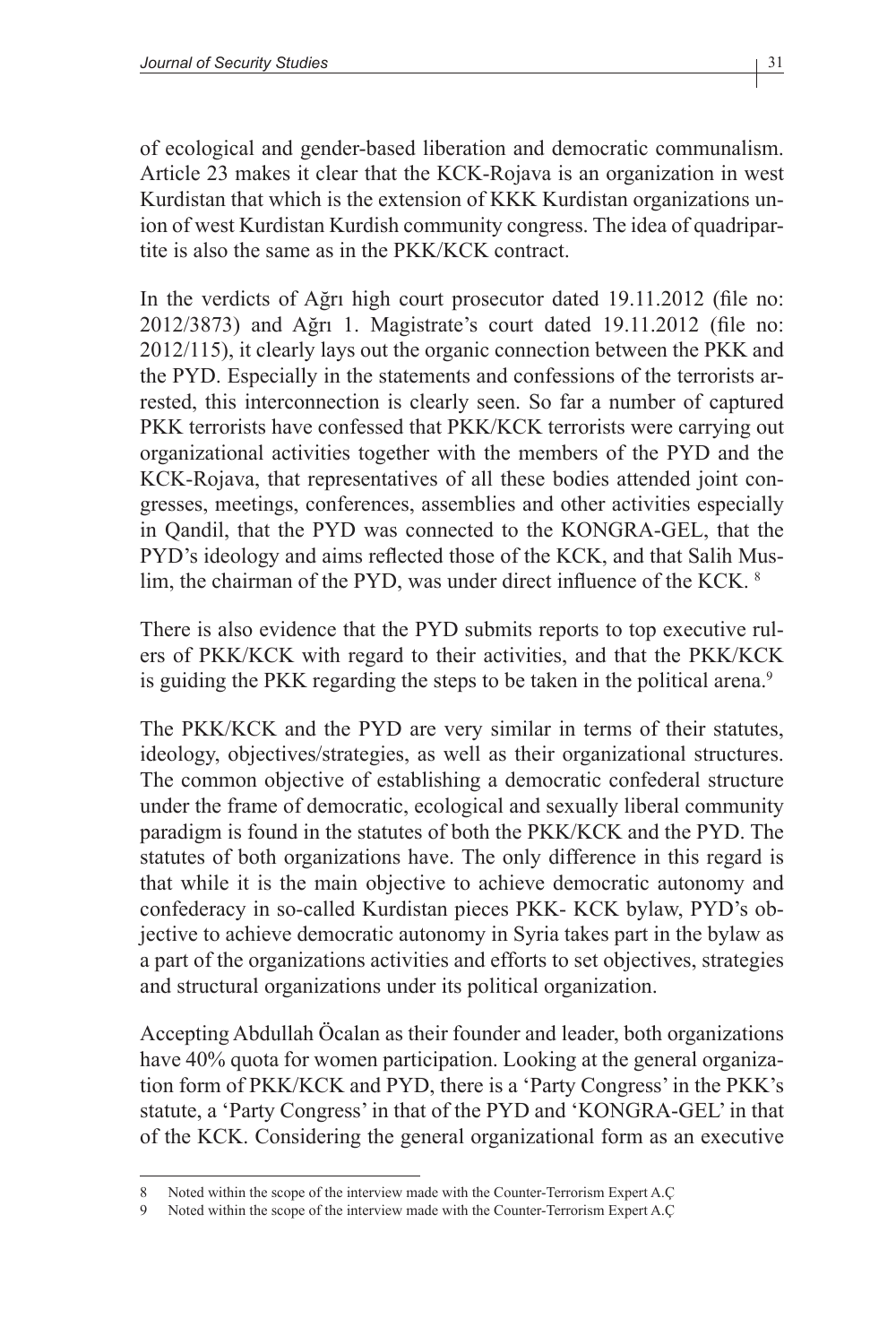body, the executive body of the PKK is called 'PKK Executive Council', that of the KCK is called 'KCK Executive Council', and that of the PYD is called 'Party Council'. Despite minor differences among these names, it is considered that the PYD has organic relationship with KONGRA-GEL and acts in line with the instructions and purposes of the latter.<sup>10</sup> However, Salih Muslim has denied these organic links and claimed that they had only ideological and philosophical similarities with the PKK. For him, the reason why the flag of PKK was hoisted in the zones under their control was PYD members' sympathy towards this organization (T24 2012).

The comparison of the PYD's statute with the basic documents of the KCK and PKK below shows further parallelisms among these organizations.

| <b>PYD STATUTE</b>                                                                                                                                                                                                                                                                                                                                      | <b>KCK CONTRACT</b>                                                                                                                                                                                                                                                                                       | PKK STATUTE                                                                                                                                                                                                                                                                                                                     |
|---------------------------------------------------------------------------------------------------------------------------------------------------------------------------------------------------------------------------------------------------------------------------------------------------------------------------------------------------------|-----------------------------------------------------------------------------------------------------------------------------------------------------------------------------------------------------------------------------------------------------------------------------------------------------------|---------------------------------------------------------------------------------------------------------------------------------------------------------------------------------------------------------------------------------------------------------------------------------------------------------------------------------|
| <b>NAME OF SYSTEM:</b><br>Partiya Yekitiya<br>Demokratiq (PYD)                                                                                                                                                                                                                                                                                          | <b>NAME OF SYSTEM:</b><br>Koma Ciwaken<br>Kürdistan (KCK)                                                                                                                                                                                                                                                 | <b>NAME OF</b><br><b>ORGANIZATION</b><br>Partiya Karkeren<br>Kürdistan (PKK)                                                                                                                                                                                                                                                    |
| Party's Objective<br>To bring a democratic<br>solution to Kurdish<br>problem in Western<br>Kurdistan, have<br>democratic autonomy,<br>democratic ecology,<br>sexual freedom and<br>democratic socialism;<br>democratic liberation in<br>all parts of Kurdistan by<br>developing Kurdistan<br>National Unity through<br>Democratic confederal<br>system. | <b>NATURE</b><br>KCK is a confederal<br>system; it is based<br>on democracy,<br>sexual freedom and<br>ecological living<br>Principles: Having<br>democratic<br>organization based<br>on sexual freedom<br>and ecology in<br>Kurdistan society<br>based on the principles<br>of democratic<br>confederacy. | ORGANIZATION'S<br><b>OBJECTIVE</b><br>Establishing the<br>democratic confederal<br>organization based on<br>democratic, ecological<br>and sexual freedom<br>society paradigm<br>and democratic<br>socialism line;<br>bringing Autonomous<br>Democratic Kurdistan-<br>based solution to<br>countries which have<br>Kurdish issue |

<sup>10</sup> Noted as a result of the interview made with the Counter-Terrorism Expert A.Ç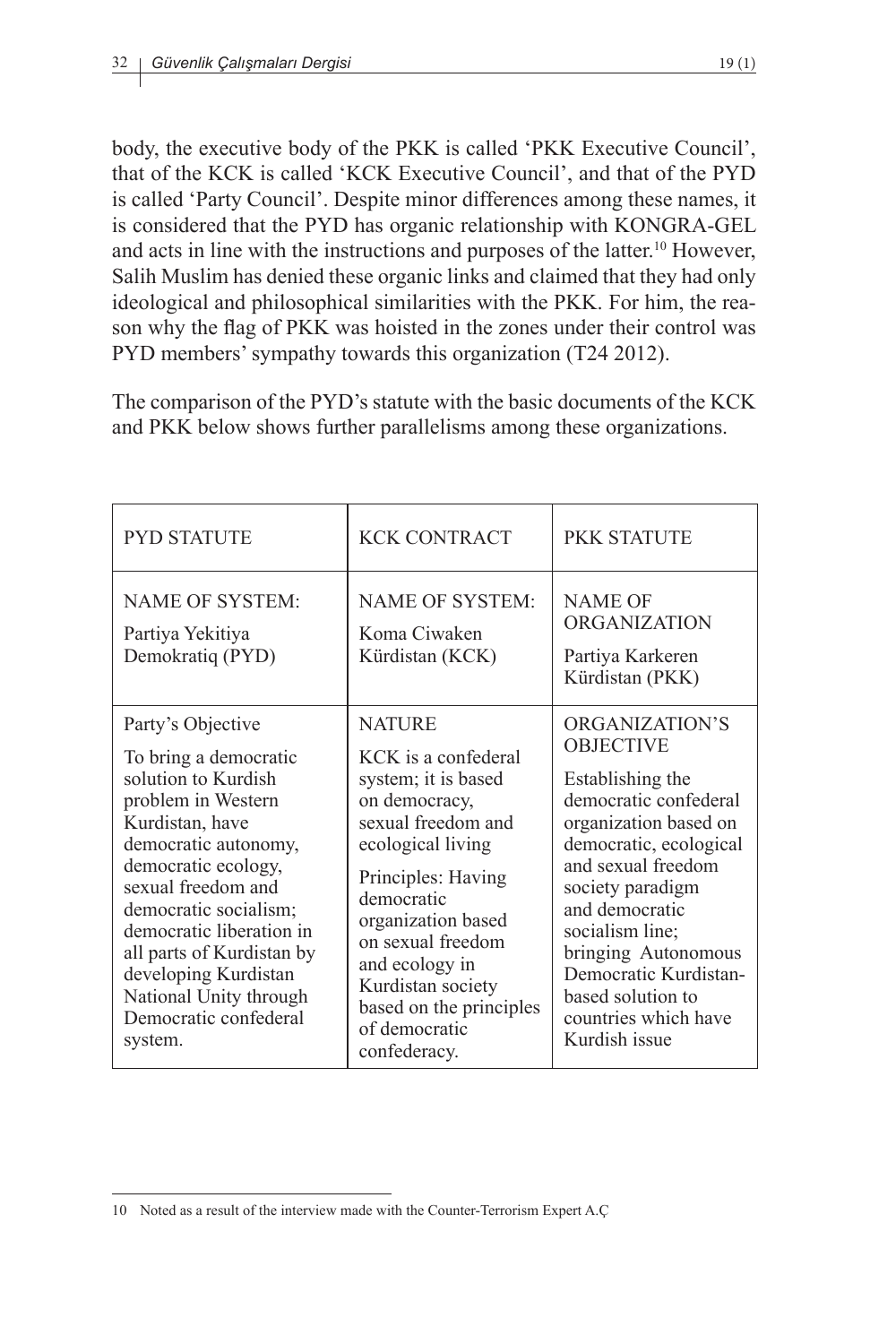| What is the organization?<br>PYD accepts Abdullah<br>Öcalan as its leader. In<br>the paradigm of PYD,<br>the quota of women<br>representation is 40%.<br>Women and youth have a<br>leading role in the party.                                                                                                                | General bodies<br>The founder and<br>leader is Abdullah<br>Öcalan. There is 40 %<br>gender quota for all<br>fields of activity.                                                                                                                                                           | Organizational<br>Structure<br>PKK, accept<br>Abdullah Öcalan and<br>his opinions as the<br>leaders. There is 40<br>% gender quota for<br>men and women in<br>all the top executive<br>management bodies.                                                                                 |
|------------------------------------------------------------------------------------------------------------------------------------------------------------------------------------------------------------------------------------------------------------------------------------------------------------------------------|-------------------------------------------------------------------------------------------------------------------------------------------------------------------------------------------------------------------------------------------------------------------------------------------|-------------------------------------------------------------------------------------------------------------------------------------------------------------------------------------------------------------------------------------------------------------------------------------------|
| Sympathizer<br>Accepts the objectives of the party and struggles for<br>his rights, provides financial support for the party.                                                                                                                                                                                                |                                                                                                                                                                                                                                                                                           | Sympathizer<br>Accepts the objectives<br>of the party and<br>struggles for his rights,<br>provides financial<br>support for the party.                                                                                                                                                    |
| <b>Organization Members</b><br>Those over 18 believe in<br>Leader Apo's democratic<br>civilization opinion,<br>the party program and<br>guideline, and practice it<br>in his/her life                                                                                                                                        | System Citizenship<br>Those who were born<br>and live in Kurdistan<br>or everyone who is<br>loyal to KCK system.                                                                                                                                                                          | <b>Organization Members</b><br>The member of party<br>who has his/her own<br>style, pace and method<br>in the path of leader<br>Apo, and who sets an<br>example as an ideal<br>person for his/her<br>fellows and the whole<br>community with his/<br>her activities in the<br>party.      |
| Aim of the Members<br>Should know the honor<br>of loyalty to the Kurdish<br>people leader Abdullah<br>Öcalan and fight for his<br>freedom.<br>-Should strive for the<br>formation of a system of<br>democratic confederacy.<br>Gender struggle must<br>be carried out and they<br>should believe in the<br>liberty of women. | Establishing the<br>democratic confederal<br>organization based on<br>democratic, ecological<br>and sexual freedom<br>society paradigm<br>and democratic<br>socialism line;<br>bringing Autonomous<br>Democratic Kurdistan-<br>based solution to<br>countries which have<br>Kurdish issue | Establishing the<br>democratic confederal<br>organization based on<br>democratic, ecological<br>and sexual freedom<br>society paradigm<br>and democratic<br>socialism line;<br>bringing Autonomous<br>Democratic Kurdistan-<br>based solution to<br>countries which have<br>Kurdish issue |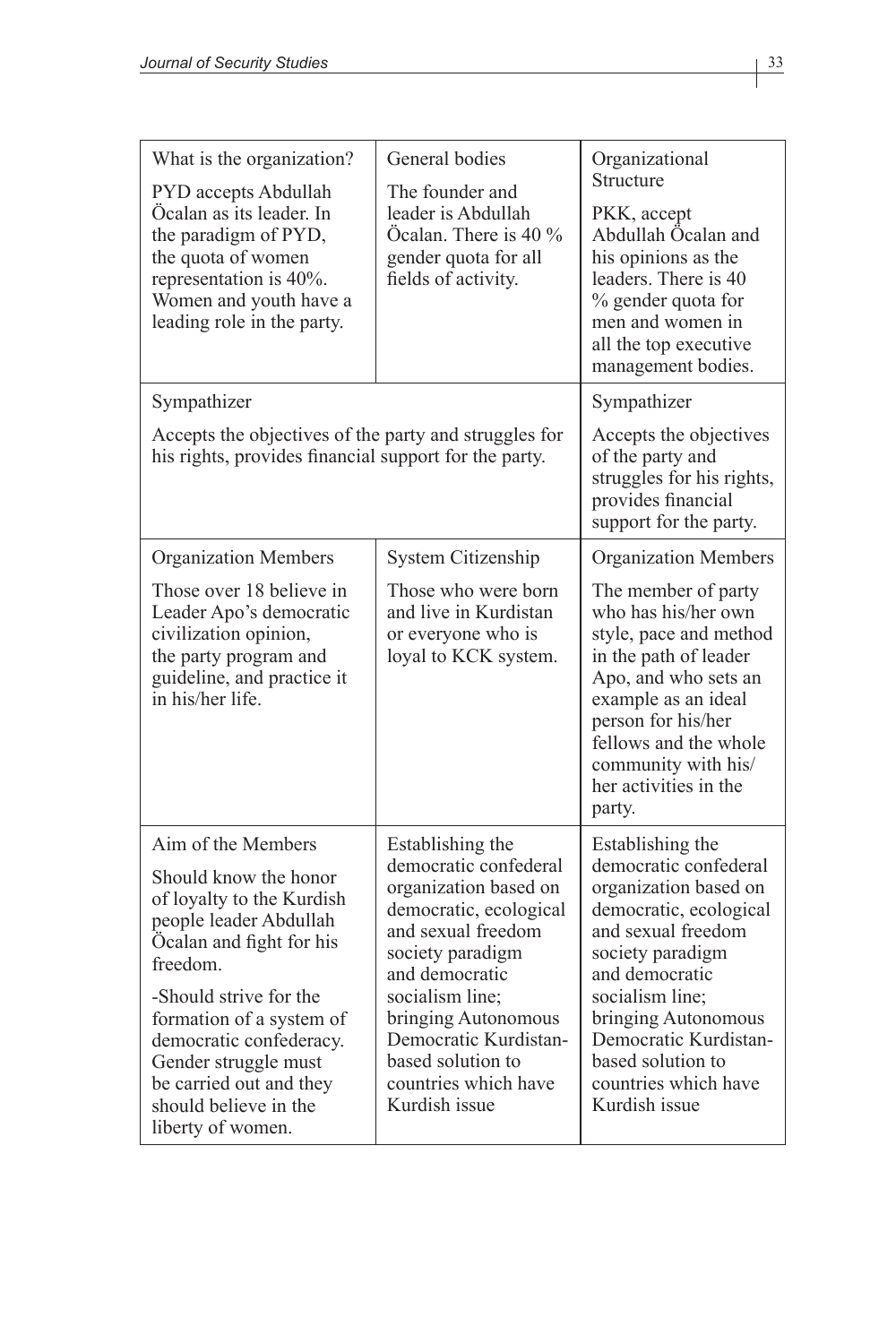| ORGANIZATIONAL<br>Structure                                                                                                                                                                                                                                                                                                                                                                                                                                        | -KCK leader:<br>Abdullah Öcalan                                                                                                                                                                                   | Party Leader:<br>Abdullah Öcalan                                                                                                                                                                                                                                                                                                                                                                                                                                                                          |
|--------------------------------------------------------------------------------------------------------------------------------------------------------------------------------------------------------------------------------------------------------------------------------------------------------------------------------------------------------------------------------------------------------------------------------------------------------------------|-------------------------------------------------------------------------------------------------------------------------------------------------------------------------------------------------------------------|-----------------------------------------------------------------------------------------------------------------------------------------------------------------------------------------------------------------------------------------------------------------------------------------------------------------------------------------------------------------------------------------------------------------------------------------------------------------------------------------------------------|
| -Leader of PYD: Abdullah<br>Ocalan<br>-Congress: Highest<br>decision organ of the<br>party. Congress can gather<br>before its time with the<br>approval of party leader or<br>executive commissioners'<br>decision. Also it can<br>protract one year for<br>a while in accordance<br>with the request of the<br>party leader or council<br>members.<br>-Conference: It holds<br>regional and state<br>conferences before the<br>party conference.<br>-Party Leader | -Kongra-Gel:<br>Kurdistan (Kurdistan<br>public assembly)-<br>Kongra-Gel: It is<br>the highest decision-<br>making body that<br>operates according<br>to the internal<br>regulations.<br>-KCK Executive<br>Council | Congress: It is the<br>highest decision-<br>making body. It can<br>hold a meeting earlier<br>than the scheduled<br>date with the approval<br>of the party leader,<br>decision of two-thirds<br>of party council or<br>with the approval<br>of one-third of the<br>staff. Again with the<br>approval of the party<br>leader and decision<br>of two-thirds of party<br>council, it can be<br>postponed maximum<br>one year for one time.<br>Conference: Party<br>affiliated organizations<br>hold their own |
| -Party Council Member:<br>Set their goals between<br>two congresses. Congress<br>members are chosen by<br>the congress.                                                                                                                                                                                                                                                                                                                                            |                                                                                                                                                                                                                   | conference if<br>necessary.<br>Party Council                                                                                                                                                                                                                                                                                                                                                                                                                                                              |
| Duties: It approaches<br>to oppressed identities,<br>especially women with<br>the principle of positive<br>discrimination and<br>struggles against woman<br>massacre, oppression,<br>violence, exploitation and<br>humiliation.<br>-Every citizen is<br>responsible for protecting<br>and developing natural<br>environment for every<br>living creature while<br>maintaining cultural and<br>historical wealth.                                                   | It is essential to be<br>loyal to KCK system.<br>-Every KCK citizen<br>is responsible for<br>sustaining equal rights<br>and decent life based<br>on gender freedom.                                               |                                                                                                                                                                                                                                                                                                                                                                                                                                                                                                           |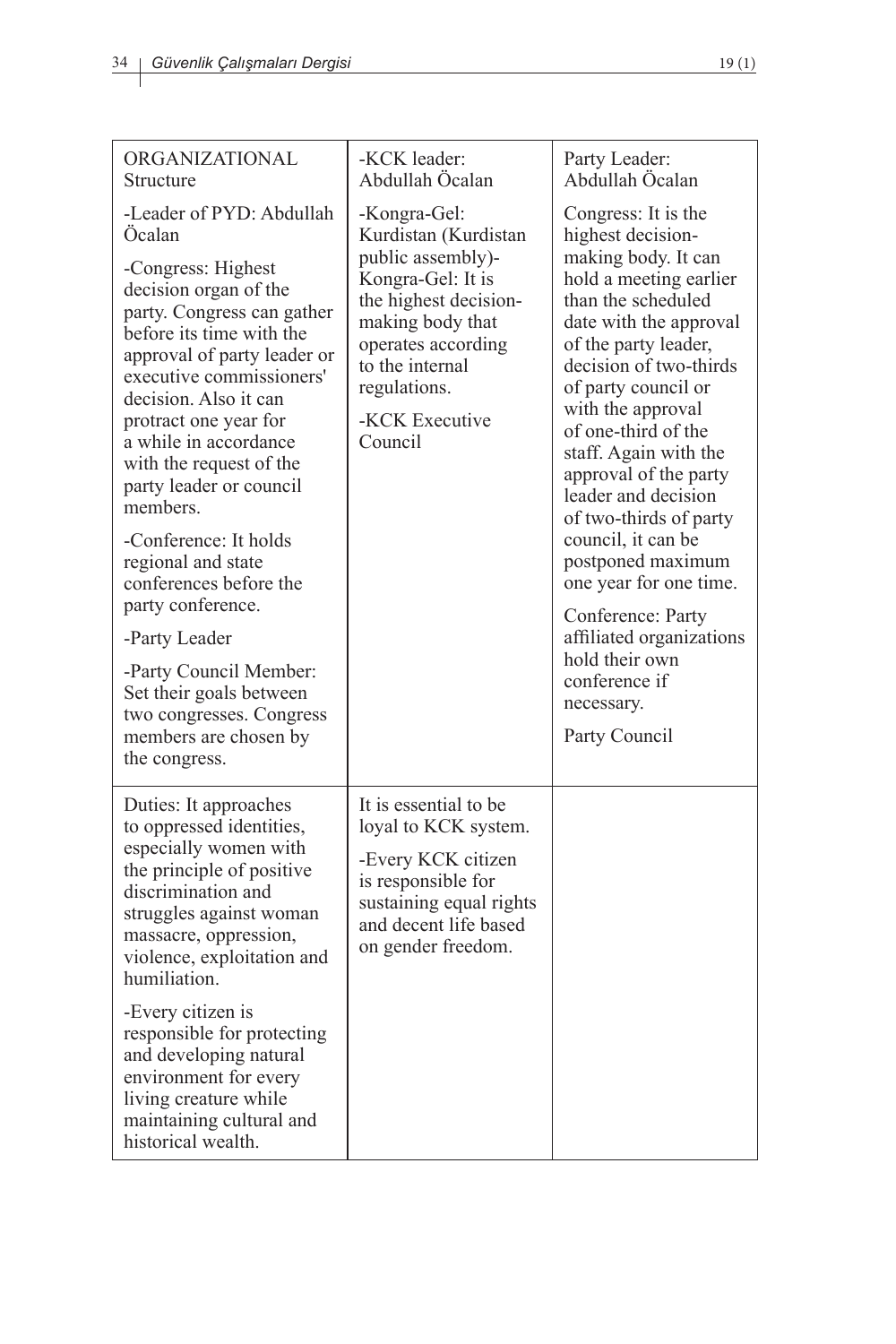# **4. The Civil War in Syria The YPG: PYD's Military Wing**

When the Syrian Civil War broke out in 2011, the KCK-Rojava started to prepare the grounds for future autonomy. It established TEV-DEM (Western Kurdistan Democratic Society Movement), which would spearhead "democratic autonomy" in the north of Syria. Local councils and schools to teach the Kurdish language were opened afterwards. In the meantime, the PYD formed military forces under the name "People's Defense Committees". In summer 2012, these forces took control of the towns Kobane and Afrin. On July 20, the day of Afrin's capture, the military forces of the PYD were renamed as YPG (People's Protection Units) (Fıratnews 2012). Under the name YPJ (Women's Protection Units), units of women militias were also formed as a part of the YPG.<sup>11</sup>

The YPG can be said to be the Syria branch of the HPG (People's Defense Forces), which is the PKK's military wing. Since its establishment, the bulk of the YPG's manpower has been supplied from HPG terrorists in Turkey. Military and ideological training of Syrian recruits have been provided by HPG members and includes subjects such as the history of the PKK, leadership, Öcalan's biography, and the history of Kurdistan. During the trainings, which are mainly conducted in the Turkish language, Öcalan's own writings and Turkish translations of foreign political thinkers are read and discussed (Leezenberg, 682-683).

In the region, the PKK's ideology is strictly followed and Öcalan's leadership cult is revered. An anonymous security guard said in an interview that the "revolution" in Kobane would affect the whole Kurdish community in the Middle East and the YPG would be effective in Turkey as well, from Şanlıurfa to Suruç. A text that YPG members carry with them reads that with the leadership of Öcalan they "take the oath to use weapons for the democratic autonomy of the people of Kurdistan and for the values of revolution." The YPG's procurement of equipment, recruitment of personnel and provision of logistical support are all decided by the KCK's executive council<sup>12</sup>

The quick advancement of PYD-affiliated forces from 2012 onwards can be attributed to the support it received from the Syrian regime. In the early

<sup>11</sup> Althought PYD/YPG advocates that it ambrace and adopt "ecological and democratic socitey model", it is accused for war crime.( https://www.amnesty.org/en/latest/news/2015/10/syria-us-allys-razing-ofvillages-amounts-to-war-crimes/

https://www.thenation.com/article/have-the-syrian-kurds-committed-war-crimes/)

<sup>12</sup> The said information was gained as a result of the interview made with terror expert O.H.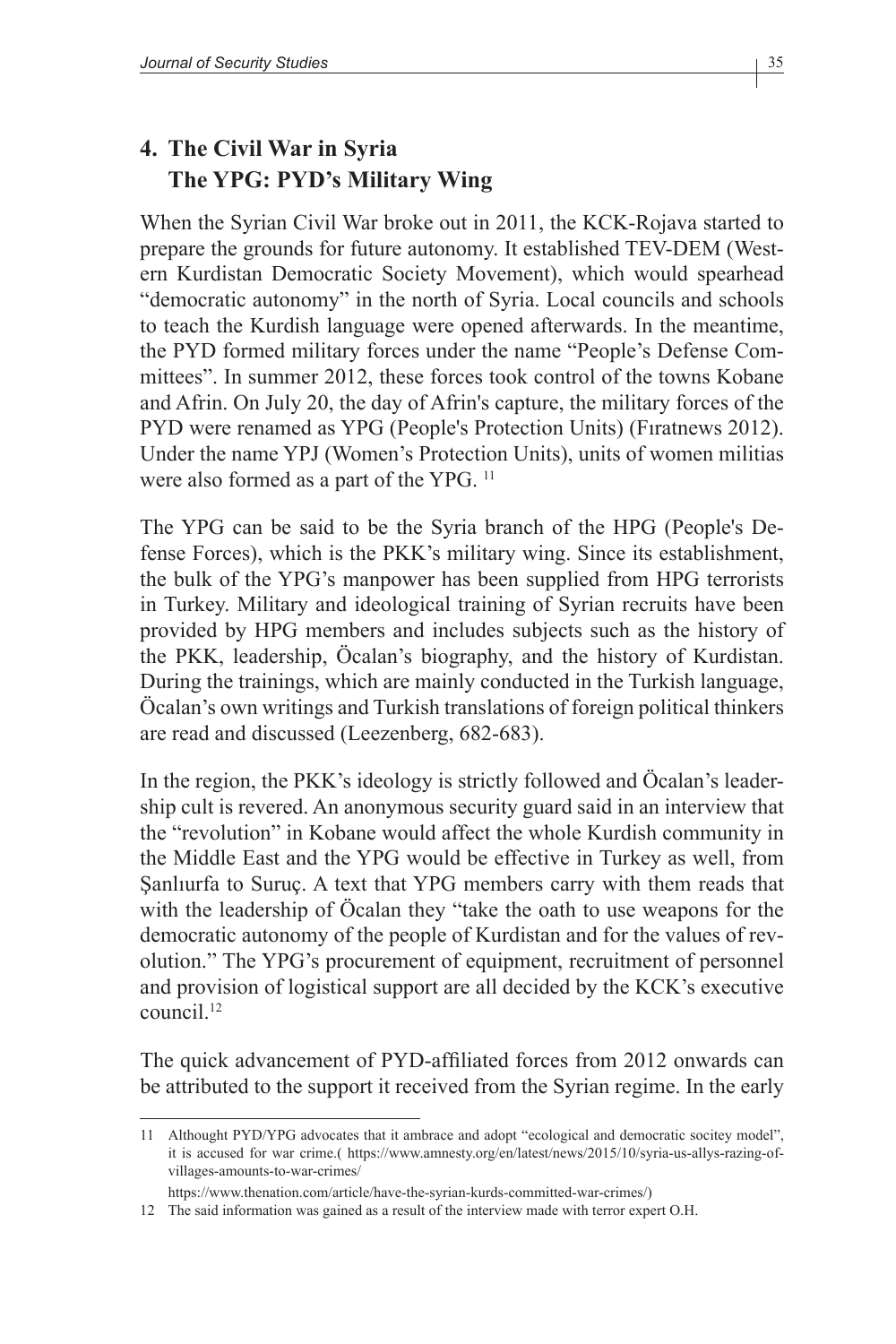phase of the Syrian civil war, there were direct contacts between Bashar al-Assad and Salih Muslim, and it was reported that the Syrian government released many PYD members from prison (Acun and Keskin 2017: 11-12). As the PYD consolidated its power in the towns Qamishlo, Kobane, and Afrin, the regime virtually withdrew its authority from these regions as a tactical move. By provisionally leaving the northern front to the PYD-YPG, the Assad regime was able to prevent the joining of this organization in the opposition. As a result, no serious clash between the PYD and regime forces took place (Leezenberg 2016: 681).

In the early 2014, the PYD declared autonomy in the three provinces of Jazirah, Kobane, and Afrin, and TEV-DEM assumed the role of government (Acun and Keskin 2017: 21). Even though this movement includes Arabs, Turkmens, and Assyrians as well as the Kurds, the PYD is the leading political actor in it. This is not only because of the lack of strong popular support for the other parties, but also because of the fact that the armed objective of the PYD is to set up a corridor of its own in the north of Syria along the Turkish border. The fact that the PYD is an affiliate of the KCK makes it obvious that this corridor would be under Qandil's control and function as the experiment area of Öcalan's governance model. By gaining experience in the provinces in the north of Syria, the KCK's objective is to implement this model later in the north of Iraq and southeast of Turkey.

However, comparable to the continuation of centralized command in the PKK, the PYD's "Rojava experiment" is also directed and orchestrated by a strongly militarized and hierarchical center, which contradicts with its self-proclaimed principles of grassroots mobilization and democratic governance. Having assumed the leading political and military role in the north of Syria, the PYD-YPG does not allow any other Kurdish party or movement that could contest its authority. Arrests of non-conforming civilians and relocations of population have been commonplace. International human rights observers and other Kurdish factions in Syria have accused the PYD-YPG of abuses of civilians such as members and supporters of other Kurdish parties and critical journalists. Observing such evidences, Leezenberg (2016: 681-683) concludes,

This heavily militarized and highly hierarchical character of regional one-party rule is strongly at odds not only with the PYD's own propaganda, but also with the enthusiastic and virtually entirely uncritical reports about its alleged efforts at creating a 'stateless democracy', or 'grassroots self-organization', that may be found among both liberal commentators and leftist activists in the West. Most of those reports ignore, or whitewash, the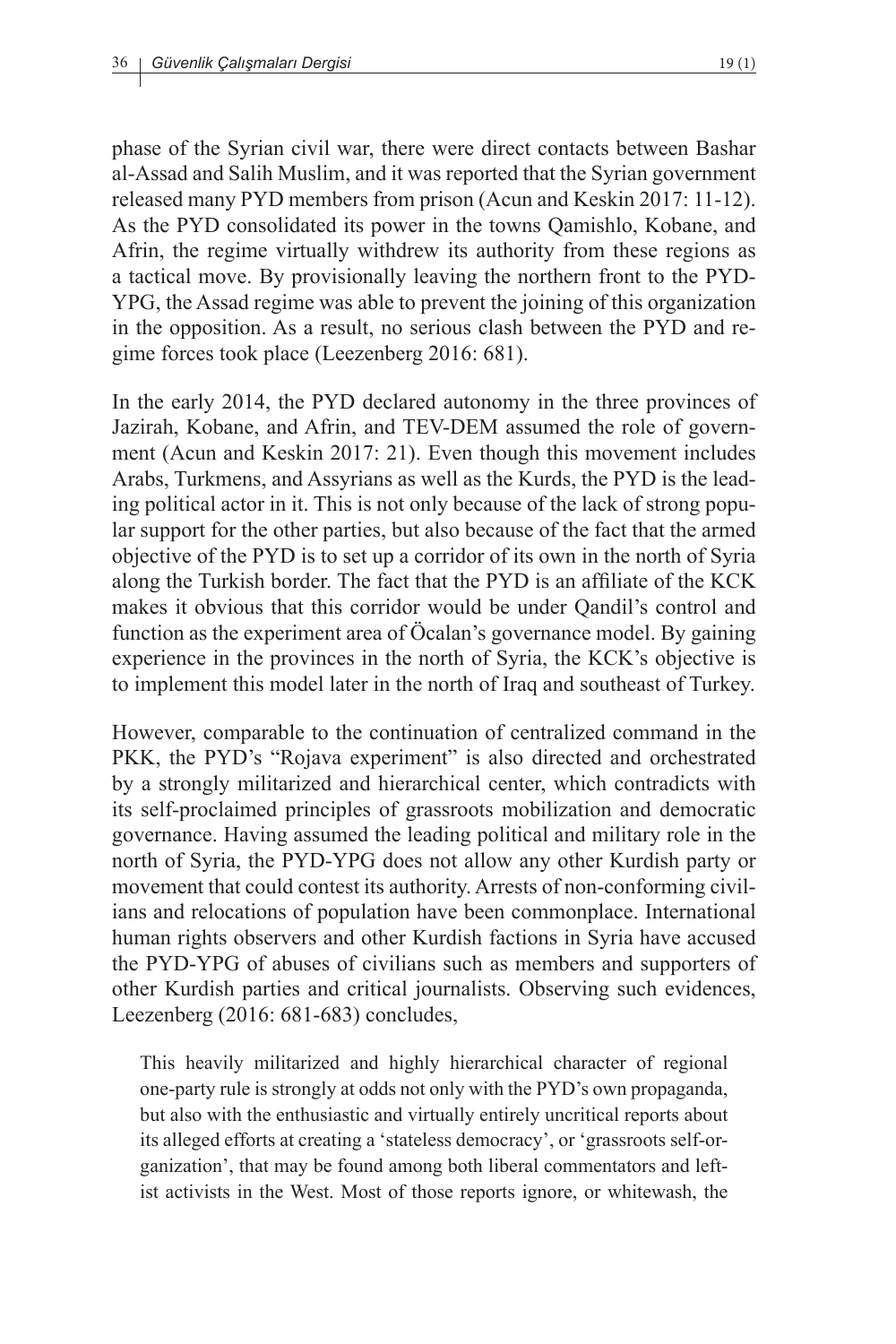striking discrepancy between the ideal, ideology or discourse, of stateless democracy and autonomous self-organization and the practical realities of a Leninist vanguard party with a strictly hierarchical organization.

### **5. Repercussions in Turkey**

The links between the PYD in Syria and the PKK and its affiliates in Turkey became clearer after DAESH launched a campaign of expansion in the north of Syria in the spring of 2014. In response to DAESH, the PYD-YPG sought the support of the Kurds in Turkey, particularly those living in the provinces near the Syrian border. Calling them to join their cause, it propagated the idea that Ankara's policy facilitated DAESH offensives in Kurdish-inhabited towns of Syria (Lawson 2016: 486). As the DAESH expanded at the expense of the PYD-YPG, the PKK and its supporters in Turkey developed an increasingly ambivalent posture regarding the on-going Solution Process. PKK leaders, whilst encouraging Kurds in Turkey to cross into Syria to fight DAESH, used a strong language calling Ankara to support the Kurds in Syria (Lawson 2016: 487). Some members of the political party HDP joined in this discourse. When the town Kobane was under DAESH attack, an MP of this party declared that if the town fell, the Solution Process would be over. Increase of tensions between the PKK-affiliated groups and another, Islamic, pro-Kurdish political movement called HÜDAPAR was used by the former as a pretext to call its sympathizers to arms in early October 2014, which quickly led to skirmishes causing dozens of deaths (Lawson 2016: 488). The 6-7 October incidents was an important milestone damaging the Solution Process and mobilizing a considerable number of people by PKK leadership.

The suicide bombing incident that took place in Suruç on 20 July 2015 marked the final breaking point of the Solution Process. Following this attack, which was committed by an DAESH militant and killed more than 30 pro-Kurdish activists, PKK leaders accused the Turkish government of not fighting DAESH effectively. Announcing that the Solution Process was over, the PKK resumed armed attacks on Turkish military and police. As the violence in the Southeast escalated, the PKK declared autonomy in some towns and municipalities in the region. To counter the intervention of the security forces, the PKK prepared ditches and barricades in urban areas (Lawson 2016: 488-489).

Evidently, the boost of morale and confidence with the PYD's "Rojava experiment" induced the PKK and its sympathizers to take action for the implementation of Öcalan's democratic confederacy in the Southeast of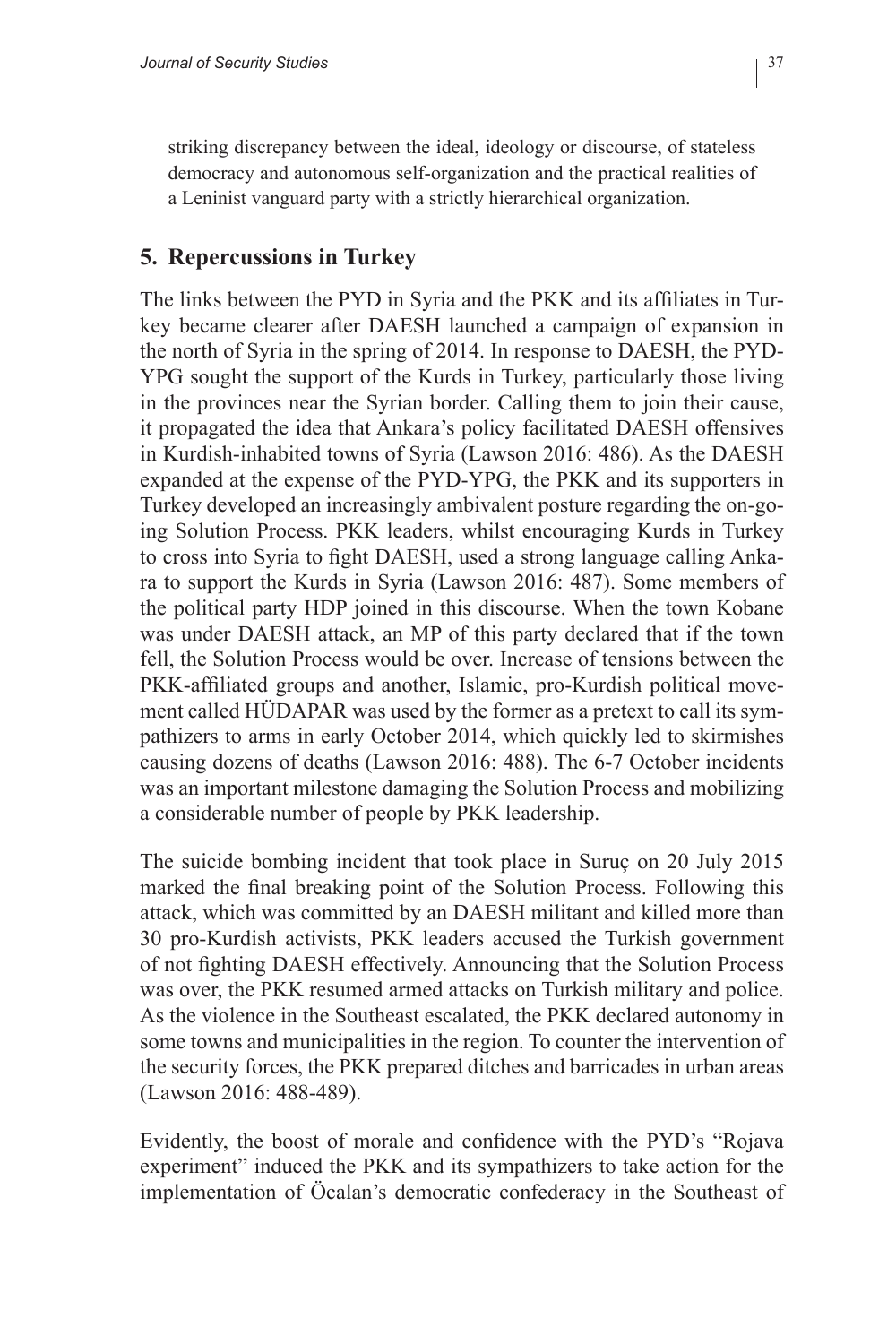Turkey. However, their plans did not bear any result. Leezenberg (2016: 683-685) lays out two main miscalculations on their side: First, different from the north of Syria, where there was no state control, the Turkish government and armed forces would not tolerate such a fait accompli. Second, contrary to the PKK's expectations, the majority of the Kurds in the region would not support this effort. As a result, Turkish armed forces suppressed the armed insurgency within a few months' time. In retaliation to the suppression of the insurgency, the terrorist organization TAK (Kurdistan Freedom Falcons) carried out bombings in large cities including Ankara and İstanbul, causing the death of dozens of civilians, police officers, and military personnel.

As is seen above, the dynamics of the Syrian Civil War and PKK terrorism in Turkey were directly related to each other. The strengthening of the PYD-YPG in Syria brought favorable outcomes for the PKK in terms of combat experience, armament, political-ideological motivation and self-confidence. These outcomes paved the way for the termination of the Solution Process and later for follow-up uprisings and terrorist incidents.

### **6. US Support to the PYD-YPG**

Since August 1997, the PKK has been officially designated by the USA as a foreign terrorist organization (https://www.state.gov/j/ct/rls/other/ des/123085.htm). Despite the clear organic links between the PKK and the PYD-YPG, however, the US government has developed a different approach to the latter. Claiming that the two are separate entities (Sözcü 2016), the USA has supported the PYD-YPG politically and militarily during the Syrian Civil War. This support has progressed in such a way that the YPG is operating almost as the land forces of the US-led coalition against the DAESH, and the US regards the PYD as a legitimate political party on the ground (Self and Ferris 2016; Bila 2016: 163-191).

The YPG's resistance to the DAESH attack on Kobane in 2014 not only boosted the morale of the KCK-led movement as a whole, but also increased international sympathy to the PYD in Syria. Many international actors that had recognized the PKK as a terrorist organization<sup>13</sup> began to praise and support its affiliates in Syria in their campaign against the DAESH. For the US government, which was leading the international coalition against the DAESH but at the same time unwilling to use its own land forces in Syria, the YPG became a suitable armed group to support for

<sup>13</sup> In addition to the United States, the European Union has formally declared the PKK as a terrorist organization: http://eur-lex.europa.eu/legal-content/ EN/TXT/PDF/?uri=CELEX:32002D0334&from=EN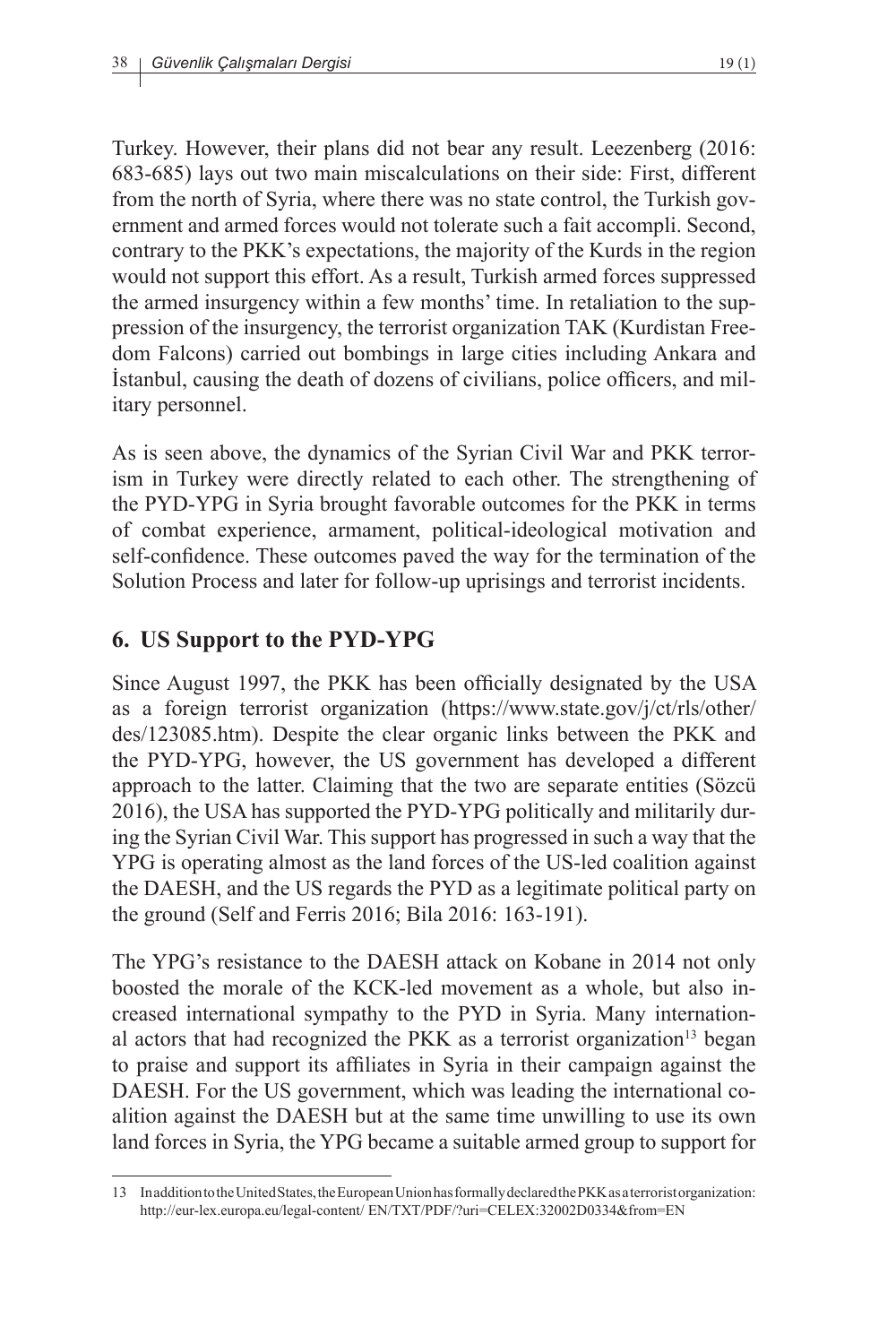fighting the DAESH. Despite the fact that the PYD-YPG had been designated since June 2013 in NATO's Strategic Intelligence Documents as one of the PKK affiliates and hence a terrorist organization (Likoğlu 2017), the USA began to supply armament and equipment for the YPG and assisted it with air support (Acun and Keskin 2017: 13). Russia and Iran did not oppose the PYD-YPG's activities either, partly because of its tacit agreement with the Assad regime (Leezenberg 2016: 681-683). All this provided the PYD-YPG with a suitable atmosphere to consolidate their rule in the north of Syria and later to launch assaults on the DAESH. As the YPG captured more territories from the DAESH, more militias were deployed in these regions and trained by the US Special Forces (Öztürk 2017).

In response to Turkey's protests, US officials have argued that they were not supporting the PYD-YPG per se, but a coalition of political and military actors representing different ethnic and religious groups. The re-branding of YPG forces in October 2015 under the name Syrian Democratic Forces (SDF) has worked as a convenient justification for the USA. Even though there are a number of military forces of Arab, Assyrian and other ethnic backgrounds in the SDF, their size and strength is relatively minor, which makes the YPG the leading force in it. In this respect, the structure of the SDF is comparable to that of TEV-DEM (Acun and Keskin 2017: 41). Despite this fact, some US officials have denied any link between the SDF and the PKK (TRT Haber 2017).

In 2016, the SDF started a two-pronged attack on the DAESH. While proceeding towards Al-Raqqa in the south, it crossed the Euphrates in the west and captured the town of Manbij. Despite all the warnings given by Turkey, which has declared any land possession by the PYD-YPG in the west of the Euphrates unacceptable, the USA continued to claim that it was not the PYD-YPG but the Syrian Democratic Forces (SDF) who kept Manbij under control. The difference of opinion regarding PYD-YPG has deteriorated the relationship between Turkey and the USA, which are two NATO allies. Turkey, being threatened by the terrorist groups along its Syrian border and growing suspicious about the short- and long-term aims of the USA in the region, launched Operation Euphrates Shield on 24 August 2016. The straining of relations with the USA also led Turkey to develop an understanding and tactical cooperation with Russia regarding the affairs in Syria.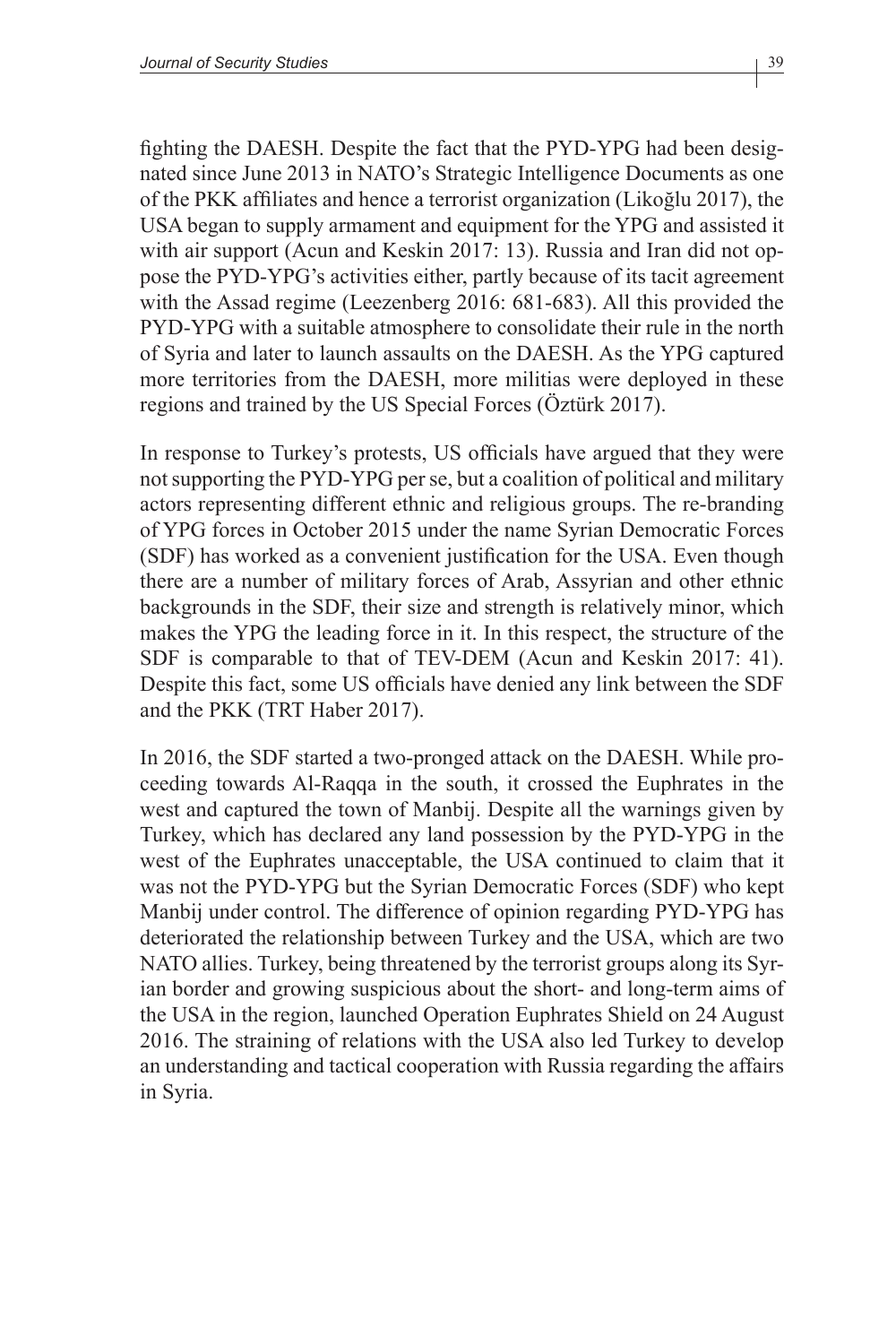

**Figure:** The map showing Manbij and Raqqa line



**Figure:** The map showing geographical organization of PKK, PYD, PÇDK and PJAK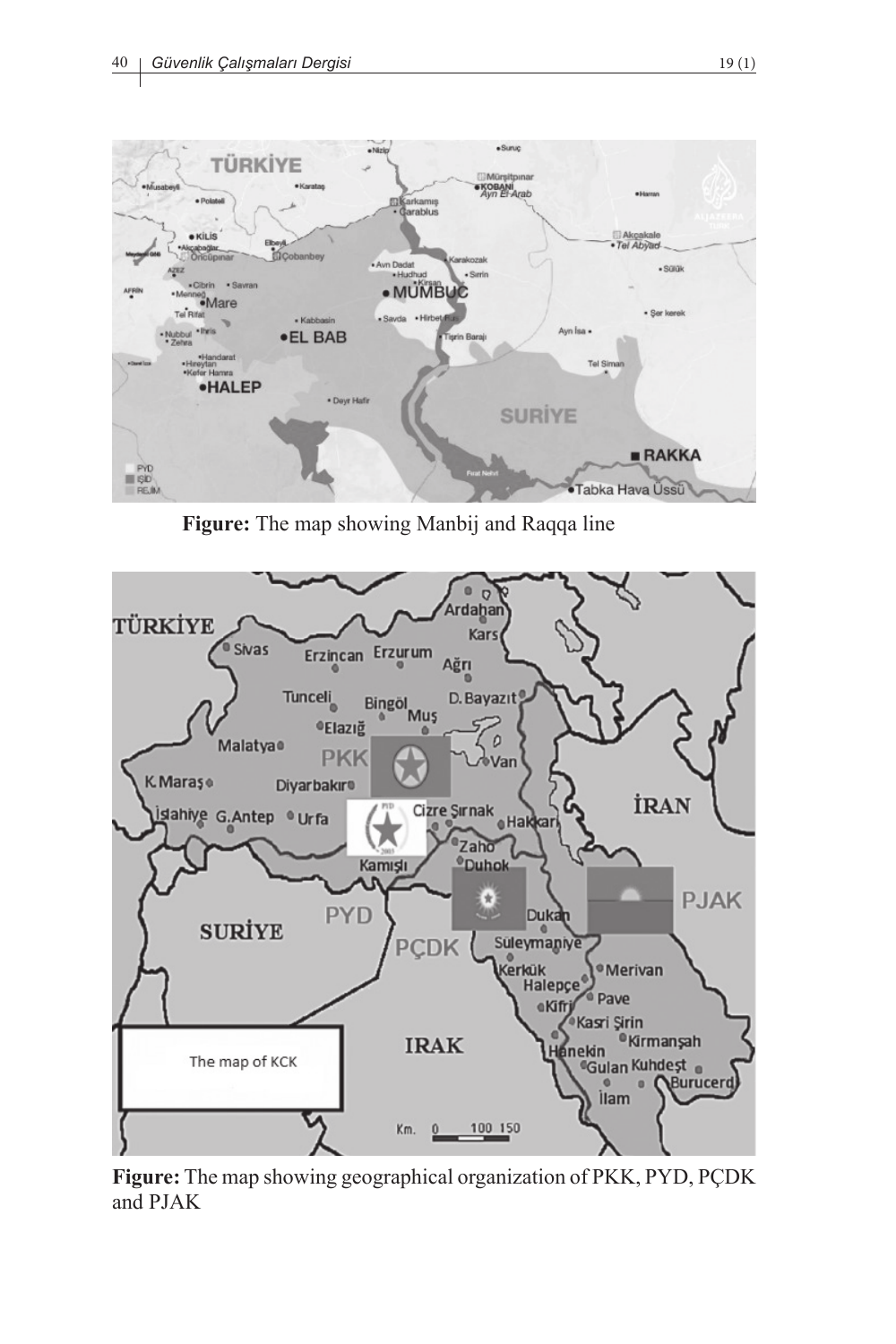### **Conclusion**

The PKK was founded as a Marxist-Leninist and Kurdish nationalist movement with the objective of carving out a foothold that would develop into an independent Kurdish state established in the territories of Turkey, Iraq, Syria and Iran. After the capture of its leader, it has claimed to have changed its ideology and objectives dramatically. From the early 2000s onwards, Öcalan began to advocate communalism against all forms of hierarchically top-down organized regimes and emphasized a democratic and non-hierarchical form of governance respecting the environment and gender diversity. In 2004, he conceptualized these ideas under "democratic confederacy". The PKK continuously declared that it had given up the idea of independence and was working for democratic autonomy instead.

However, in reality, the official documents and actions of the PKK and its affiliates do not reflect such a dramatic change in terms of ideology or objectives. Even though this model is allegedly against the idea of nation state, leadership culture and hierarchy, the KCK contract consists of an absolute state structure. The use of a pan-Kurdish language, the strong leader cult around Öcalan as a leading figure, and the centralized decision making mechanism are only a few characteristics that contradict Öcalan's new ideology.

Moreover, the PKK's continuation of using political violence indicates that this is just a window dressing arguably to legitimize its existence and obtain more external support. This is obviously seen in the KCK contract, the demands of PKK terrorists, their threatening speeches, their violent attacks against Turkish armed forces, and constant pressure they put on the local people. Whilst still debating over whether PKK is separatist or not, the fact that they changed their approach and claims with regards to separatism, the evolving international conjectures and also the fact that they have realised the benefits of staying in Turkey, they still conceal their ultimate goal behind their verbose discourse no matter how well they pretend to have changed their mainstream ideology.

Again, from early 2000s on, the PKK started to operate more actively in countries neighboring Turkey. Today, the KCK-Rojava is the PKK/KCK's branch in Syria, while PYD is its political arm and YPG is its military wing. KCK-Rojava's ideology, symbols, organization, and objectives are all in line with those of the KCK, the umbrella organization based in Qandil. The PYD follows the PKK in its doctrine and a substantial part of PYD and YPG members are recruited from Turkey. The YPG's land mechanism operates depending on the Qandil leadership, while its forces are largely trained by the HPG, the PKK's armed forces.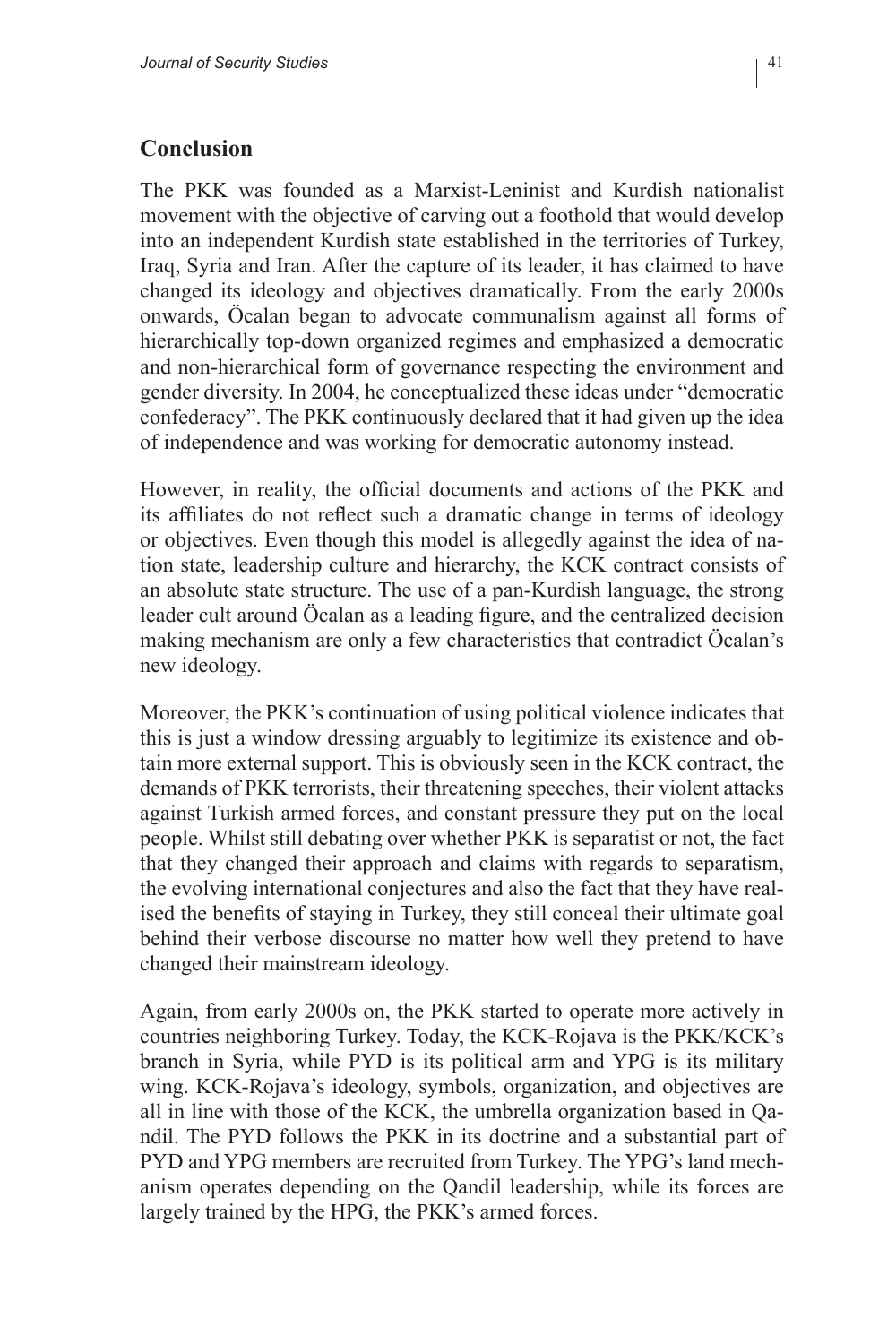The dynamics of the civil war in Syria enabled the PYD to consolidate itself as a political actor in the north of the country, while the achievements of its armed forces, supported by international actors, augmented the morale and self-confidence of this movement. Since then, Öcalan and the acting leadership of the PKK/KCK have frequently declared that the model of governance implemented in this region would be followed by the Kurdish-populated towns in the east and southeast of Turkey. These developments quickly made its repercussions in Turkey, bringing the Solution Process to an end and re-generating PKK terrorism.

In accordance with its interests in the Syrian Civil War, the USA has overlooked the fact that the PYD-YPG was a PKK affiliate and supported it as an ally on the ground. Whether this tactical decision will be in the benefit of the USA and the region in the long term is very questionable. First, the US support to the PYD-YPG has strained its relations with Turkey, which on the one hand moved on to adopting a more pro-active security policy and on the other hand developing its relations with third countries including Russia. Considering that Turkey is a key country in NATO's Southeastern flank and a regional actor in the Middle East, its alienation will likely be costly for the USA in the long term. Second, the regions that the PYD-YPG took over during the war used to be populated mostly by Arabs. In order to establish a "Kurdish corridor" loyal to its authority, the PYD-YPG undertook a population management strategy involving methods like forced emigration and resettlement. As a result, the demographics of the north of Syria changed dramatically, creating grievances among a large group of people. These grievances may bring new disputes and conflicts in the future. Third, the strengthening of the PKK as a result of the USA support to the PYD-YPG will increase the threat of separatist terrorism in Turkey, Iraq, and Iran (Sly 2017).

More generally speaking, applying double standards for terrorism will do nothing but encourage terrorist groups. Today, the lack of a commonly-agreed and binding definition for terrorism in international law is allowing states to act pragmatically in approaching the issue of terrorism. While one country designates a group as terrorist, another country may regard it as "national salvation fighters", "freedom fighters", or merely "political criminals". This is mainly because states often prefer to use terrorist groups for their own interest and benefit. However, as terrorist groups can easily go beyond control, their strengthening can lead to grave complications jeopardizing international system and security. To avoid this, states should develop more sincere and resolute cooperation in fighting terrorism.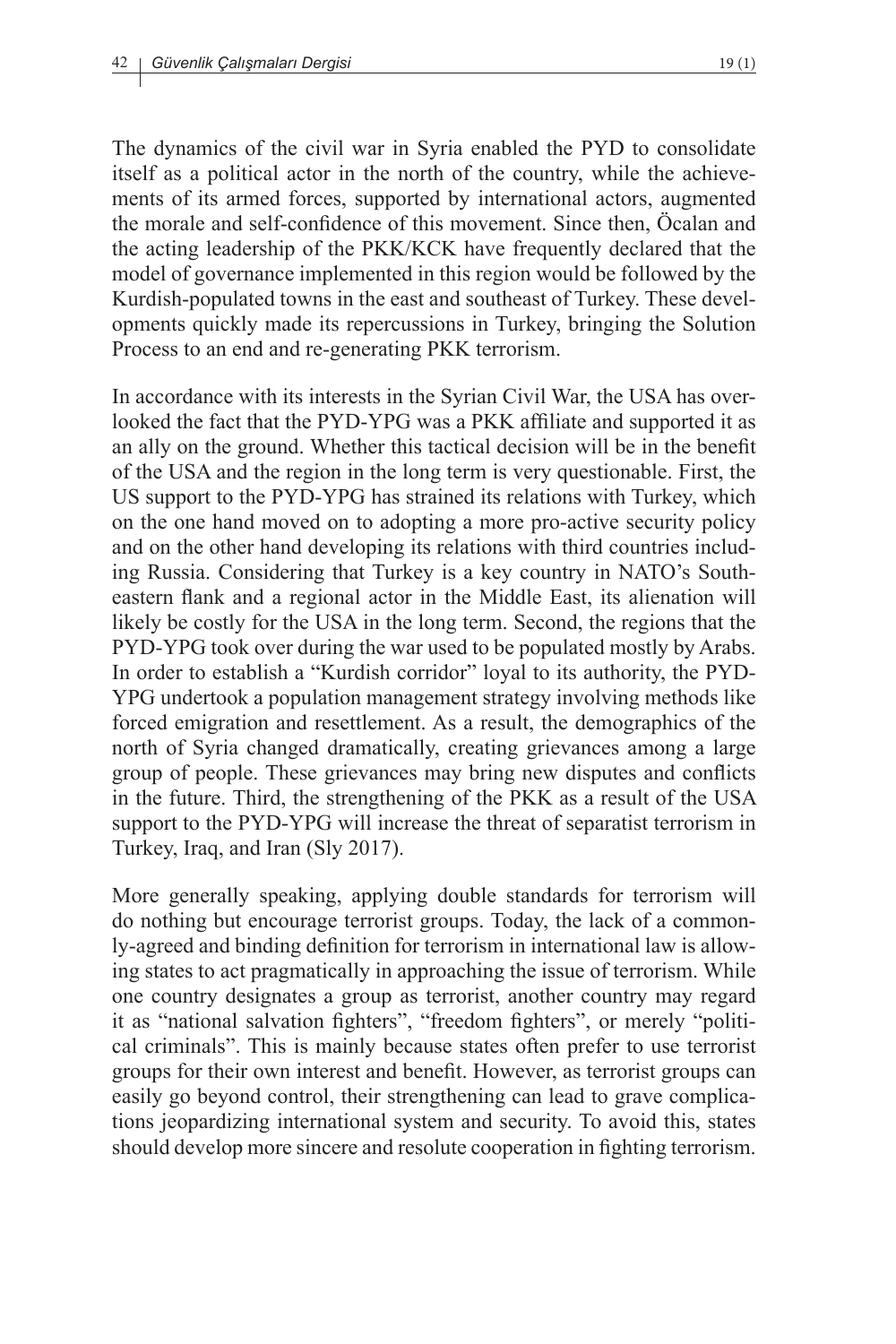#### **References**

- Acun, Can, and Bünyamin Keskin. PKK'nın Kuzey Suriye Örgütlenmesi PYD-YPG. Seta Rapor (2017), http://www.setav.org/pkknin-kuzey-suriyeorgutlenmesi-pyd-ypg-genisletilmis-2-baski/
- Akkaya, Ahmet Hamdi ve JP jongerden, Yeni Bir Politika Arayışı, PKK'nin Demokratik Özerklik ve Demokratik Konferderalizm Projeleri, Gezi'nin Yeryüzü Kardeşliği, Direnen Arzu Coğrafyaları, Sinem Özler (ed.), 2014, İstanbul, Otonom Politika
- Bila, Fikret, İdeolojik Kodlarıyla Kağıt Üstündeki PKK, İstanbul, 2016, Doğan Kitap
- Bookchin,Murray, Özgürlüğün Ekolojisi, çev. Mustafa Kemal Coşkun, İstanbul, 2013, Sümer Yayıncılık
- Çandar,Cengiz, Mezopotamya Ekspresi Bir Tarih Yolculuğu(Türkiye, Kürtler, Ortadoğu, Batı), 2012, İstanbul, İletişim Yayınları
- Çiçek, Cuma, Demokratik Özerklik Üzerine, Birikim Dergisi, Sayı 261, Ocak 2011
- İmset, İsmet, PKK, Ayrılıkçı Şiddetin 20 Yılı, Turkish Daily News Yayınları, Ankara, 1993.
- Karayılan Murat, Bir Savaşın Anatomisi Kürdistan'da Askeri Çizgi, Aram Yayınları, 2014.
- Lawson, Fred H. "Explaining the Spread of Ethnosectarian Conflict: Syria's Civil War and the Resurgence of Kurdish Militancy in Turkey," Nationalism and Ethnic Politics, 22: 4 (2016), 478-496.
- Leezenberg, Michiel. "The Ambiguities of Democratic Autonomy: The Kurdish Movement in Turkey and Rojava," Southeast European and Black Sea Studies, 16: 4 (2016), 671-690.
- Lipson, Leslie, Demokratik Uygarlık, çev. Haldun Gülalp ve Türker Alkan, Türkiye İş Bankası Yayınları, İstanbul, 1984
- Oran, Baskın, KCK Sözleşmesi ve Olayı, Türk Dış Politikası, Kurtuluş Savaşından Bugüne, Olgular, Belgeler, Yorumlar,Cilt III, ( ed.Baskın Oran ), 2013, İstanbul, İletişim Yayınları
- Öcalan Abdullah, Aile ve Kabileciliğin Tarihsel Gelişimi, Şam, 1991
- Öcalan, Abdullah, Sümer Rahip Devletinden Halk Cumhuriyetine Doğru, Mem Yayınları, İstanbul, 2011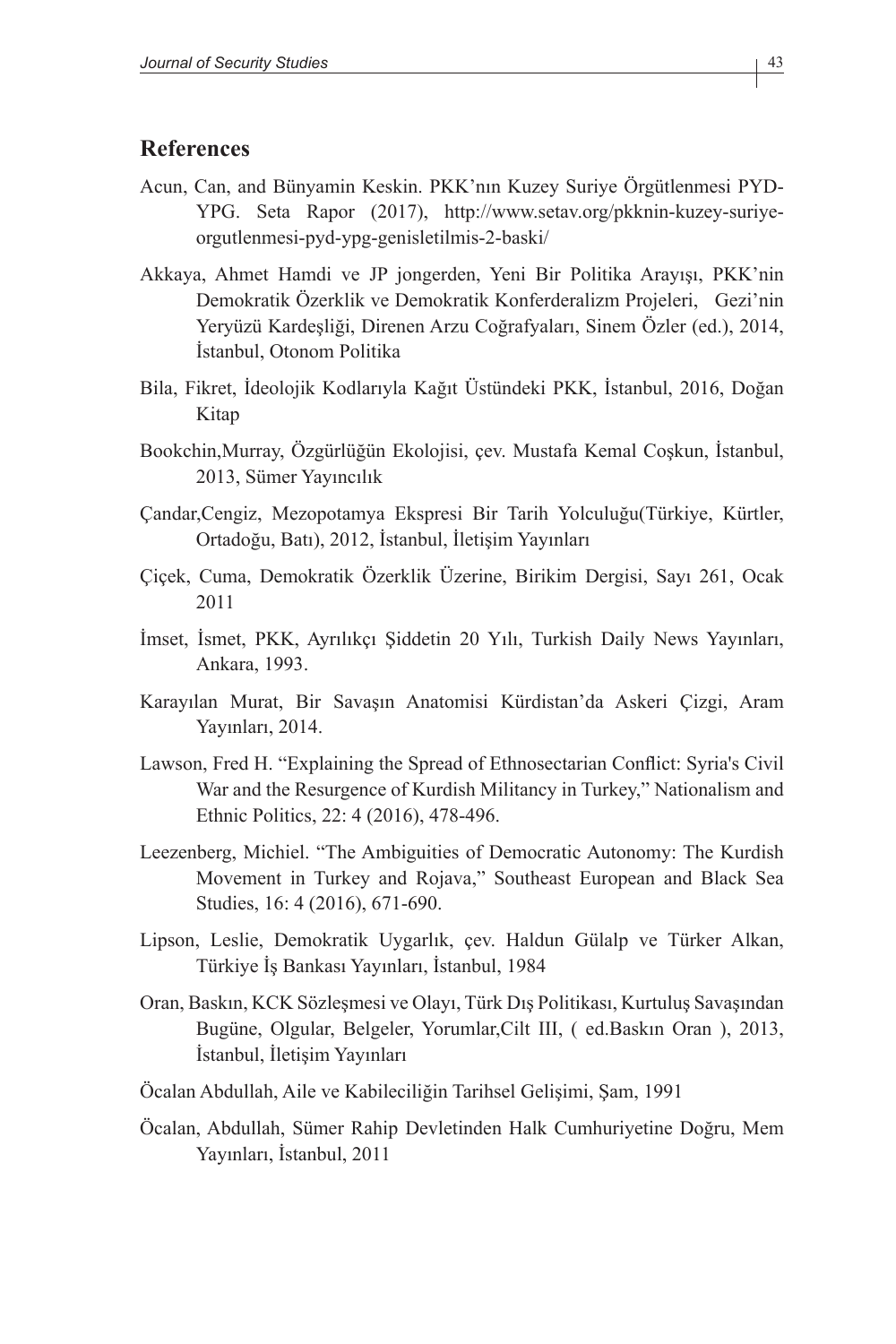- Özcan, Ali Kemal, Turkey's Kurds: A theoretical analysis of the PKK and Abdullah Öcalan, London, 2006, Routledge Advances in Middle East and Islamic Studies
- Özcan, Nihat Ali, PKK( Kürdistan İşçi Partisi) Tarihi,İdeolojisi ve Yöntemi, Ankara,1999, ASAM Yayınları
- Self, A. and Ferris, J. (2016). ''Dead Man Tell No Lies: Using Killed-in Action (KIA) Data to Expose the PKK's Regional Shell Game''. Centre of Excellence Defence Against Terrorism. Turkey.
- Yayman, Hüseyin, Şark Meselesinden Demokratik Açılıma Türkiye'nin Kürt Sorunu Hafızası, Ankara, Şubat 2011, SETA Rapor
- Bianet 2011. http://bianet.org/bianet/siyaset/131077-iki-bucuk-yildirgundemdeki-kck-nedir (02.11.2016).
- Milliyet 2016. http://www.milliyet.com.tr/iste-pkk-pyd-iliskisi/gundem/ ydetay/2193527/default.htm (05.11.2016).
- Sözcü 2016. http://www.sozcu.com.tr/2016/dunya/abd-ypgye-destek-vermeyisurdurecegiz-1250180/ (12.11.2016).
- Sly, Liz, 2017. "U.S. military aid is fueling big ambitions for Syria's leftist Kurdish militia", Washington Post, 7 January, https://www.washingtonpost. com/world/middle\_east/us-military-aid-is-fueling-big-ambitions-forsyrias-leftist-kurdish-militia/2017/01/07/6e457866-c79f-11e6-acda-59924caa2450\_story.html (12.11.2016).
- Öztürk, Saygı. 2017. "İşte silah işte eğitim", Sözcü, 9 January, http://www.sozcu. com.tr/2017/gundem/iste-silah-iste-egitim-1611162/ (11.01.2017).
- Likoğlu, Hüseyin. 2017. "Stratejik yüzsüzlük", Yeni Şafak, 9 January, http://www. yenisafak.com/dunya/stratejik-yuzsuzluk-2593672 (13.01.2017).
- T24 2012. https://t24.com.tr/haber/aksam,209237 (13.01.2017).
- TRT Haber 2017. http://www.trthaber.com/haber/dunya/abd-merkez-kuvvetlerkomutanligindan-pydye-acik-destek-293394.html (15.01.2017).
- Fıratnews 2012. http://anfmobileun.news/kurdistan/kurtler-kobani-den-sonraafrin-de-de-yonetime-el-koydu (10.12.2016).
- http://www.haberler.com/ocalan-in-demokratik-ozerklik-projesi-7603622-haberi/ (13.01.2017).
- http://www.haberler.com/ingiliz-elci-pkk-pyd-arasindaki-baglantiyi-8231010 haberi/ (14.01.2017).